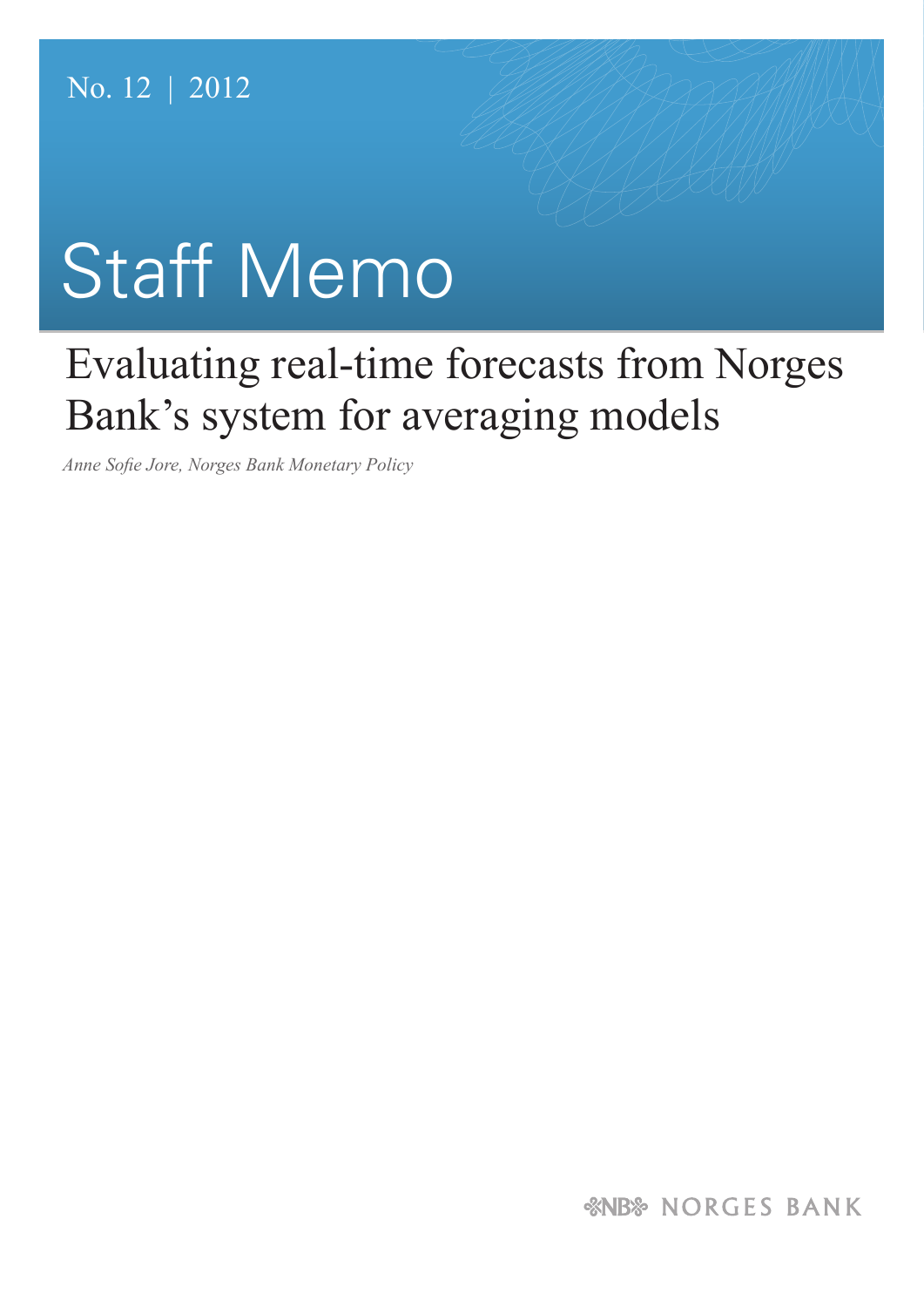Staff Memos present reports and documentation written by staff members and affiliates of Norges Bank, the central bank of Norway. Views and conclusions expressed in Staff Memos should not be taken to represent the views of Norges Bank.

#### © 2012 Norges Bank

The text may be quoted or referred to, provided that due acknowledgement is given to source.

Staff Memo inneholder utredninger og dokumentasjon skrevet av Norges Banks ansatte og andre forfattere tilknyttet Norges Bank. Synspunkter og konklusjoner i arbeidene er ikke nødvendigvis representative for Norges Banks.

© 2012 Norges Bank Det kan siteres fra eller henvises til dette arbeid, gitt at forfatter og Norges Bank oppgis som kilde.

#### **ISSN 1504-2596 (online only)**

**ISBN 978-82-7553-6<sup>\*</sup> - !%(online only)**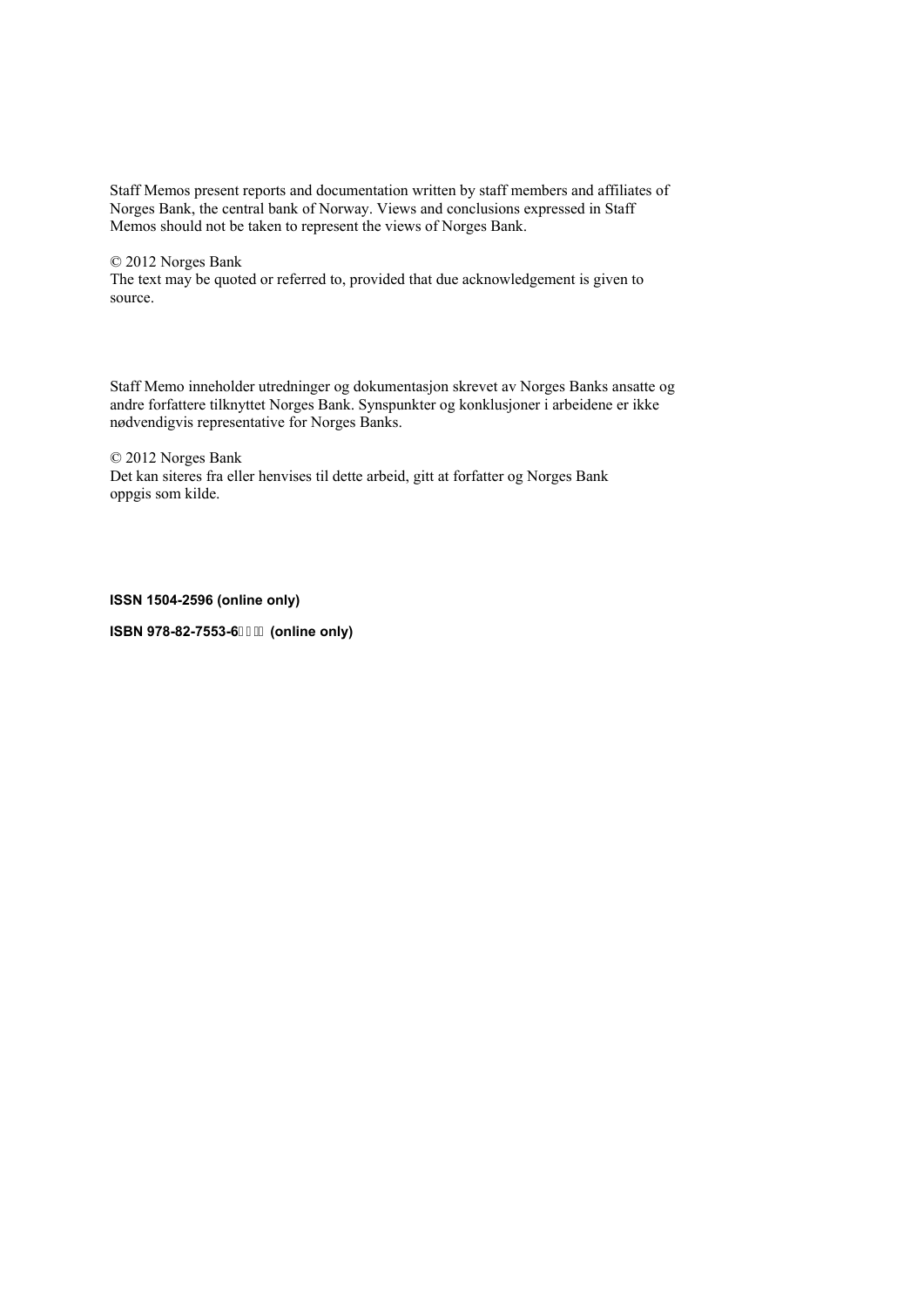### Evaluating real-time forecasts from Norges Bank's System of Averaging Models

Anne Sofie Jore

April 10, 2012

#### Abstract

We evaluate forecasts of GDP growth and inflation made by the system of averaging models (SAM) and compare their performance with Norges Bank's forecasts in the Monetary Policy Report. We assess the new version of SAM, as well as the ones that were actually used from 2008 until the end of 2010. We conclude that SAM forecasts perform quite well. In particular for inflation, the forecasting performance seems to have improved with the new version of SAM.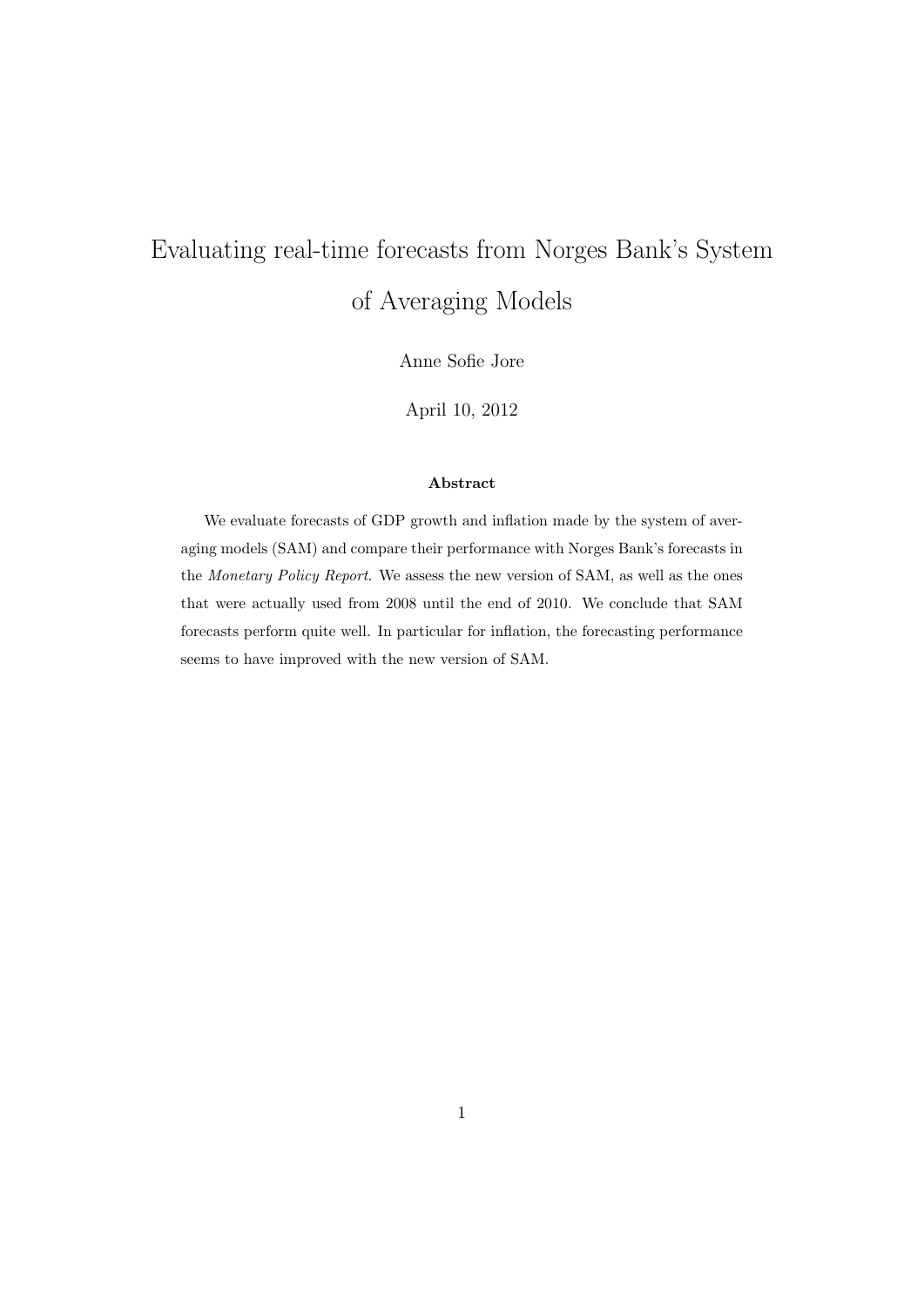#### 1 Introduction

Policy decisions in real time are based on assessments of the recent past and current economic conditions under a high degree of uncertainty. Having a good understanding of current economic conditions is important because it provides policy makers with a starting point for medium- to long-term forecasts and policy analysis.

Short-term forecasts at central banks are typically formed by sector experts' use of econometric models and their views on economic developments. Since 2008, a System of Averaging Models (SAM) has played an important role in the short-term forecasting process in Norges Bank. SAM is documented in [Aastveit et al.](#page-24-0) [\(2011\)](#page-24-0).

SAM forecasts have been available since Monetary Policy Report (MPR) 2/2008. A period of three to four years is too short for an extensive evaluation of the SAM forecasts, but in our view it will be useful to monitor the forecasting process by evaluating and comparing forecasts regularly. This evaluation is a first step.

In this paper we evaluate forecasts from SAM since MPR 2/2008 and compare these with official forecasts from Norges Bank published in the MPR. SAM forecasts have been playing a gradually more important role as input in the MPR forecasting process, as a supplement to other models used by sector experts. Models used by sector experts are typically conditioned on deterministic forecasts of other variables. Only a few such conditional models are included in SAM. Furthermore, judgements concerning the shortterm economic situation are always important - sometimes crucial.

SAM has been developed further since we first started to use the system. The current version has been used since MPR 1/2011. We use this new version and calculate forecasts from early 2004 onwards. We use real time data to compute the forecasts. The forecasts can thus be interpreted as the forecasts we would have had if SAM had existed at the time. Then we are able to evaluate SAM forecasts and compare them with MPR forecasts over a longer period. At the same time we are able to assess if the new version of SAM performs better than earlier versions. Throughout the paper, we will refer to the earlier versions of SAM as SAM-1 and the current version as SAM-2.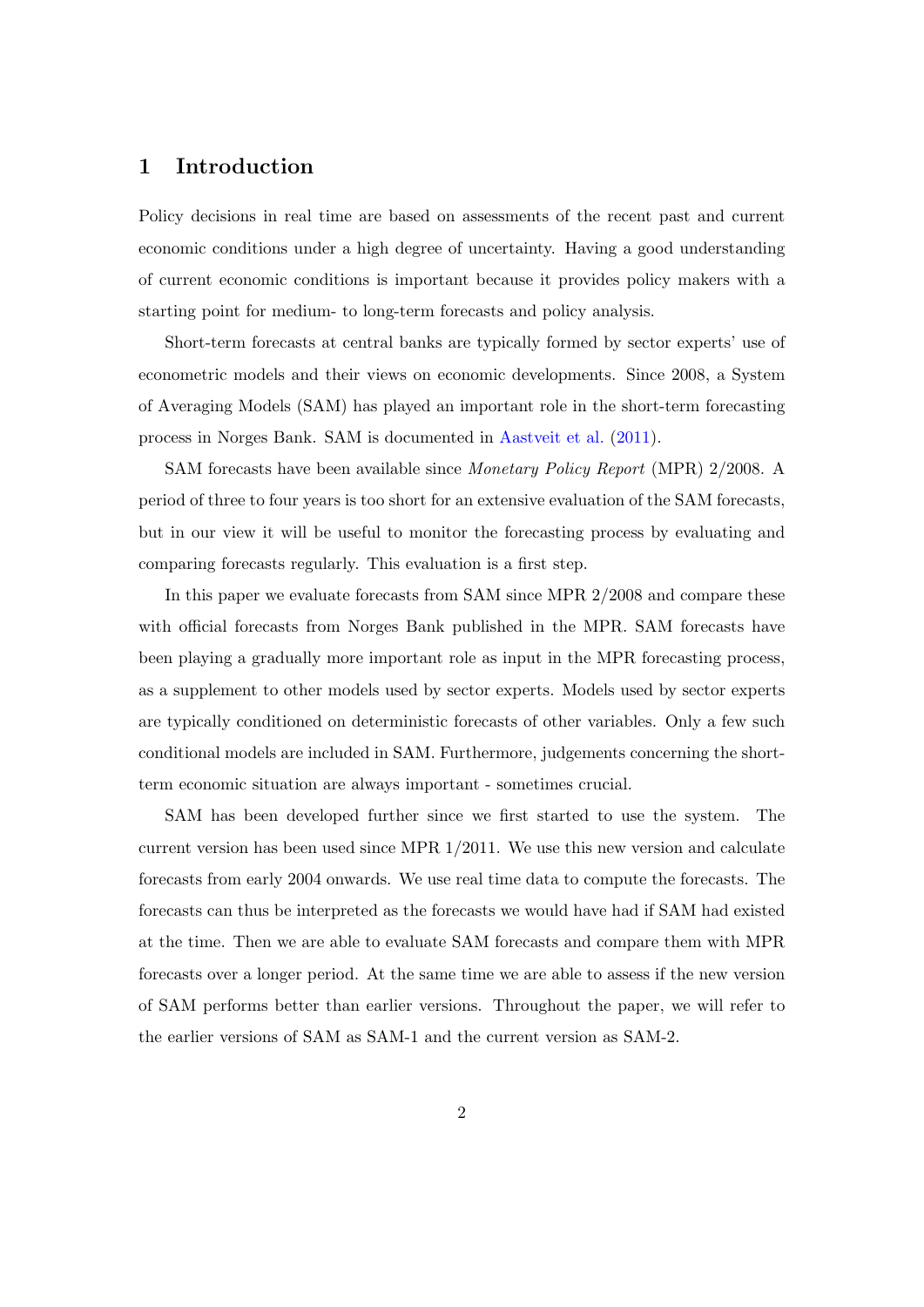National accounts data are heavily revised. Statistics Norway publishes a new vintage of national accounts data every quarter. Their first estimate of a quarter is published around 7 weeks after the end of the quarter, and at the same time previous quarters are revised. The revised numbers are based on increasingly more information, and thus are closer to the "true" values. We have several possibilities when choosing which revision to use as actual data. Depending on which revision we use as actual data in the evaluation, we may in general get different results. In this evaluation we will focus on the first available estimate of growth in GDP Mainland Norway. To check how robust this approach is, we have also evaluated the forecasts using the second and the fifth releases, respectively. The results are very similar. One reason for focusing on the first releases is the limited size of the sample. Secondly, we interpret first releases to be rational forecast of the fifth releases.

The rest of the paper is organized as follows: In section [2](#page-5-0) we evaluate forecasts for four-quarter growth in Gross Domestic Product in Mainland Norway (GDP) and inflation adjusted for tax changes and excluding energy prices (CPIATE). In section [2.1](#page-6-0) we evaluate and compare actual real time SAM forecasts (SAM-1) with forecasts from MPR. In section [2.2](#page-11-0) we use the new version of SAM (SAM-2) and compute forecasts from early 2004, in accordance with publications of Monetary Policy reports.<sup>1</sup> We split the sample period in two parts: The early part contains forecasts from a period when SAM did not exist, and the late part starting with MPR 2/2008 is the period when SAM forecasts were published in the Monetary Policy reports. In section [2.3](#page-18-0) we check the robustness of the evaluation of GDP forecasts in two directions: Evaluating quarterto-quarter growth rates instead of four-quarter rates, and using alternative vintages of historical data as actual outcomes. We conclude in section [3.](#page-22-0)

<sup>1</sup>We will refer to Norges Bank's forecasts published in MPRs (or Inflation Reports before 2007) as the "MPR forecasts". Forecasts from SAM made in connection with MPR forecasts will be referred to as "SAM forecasts in MPR".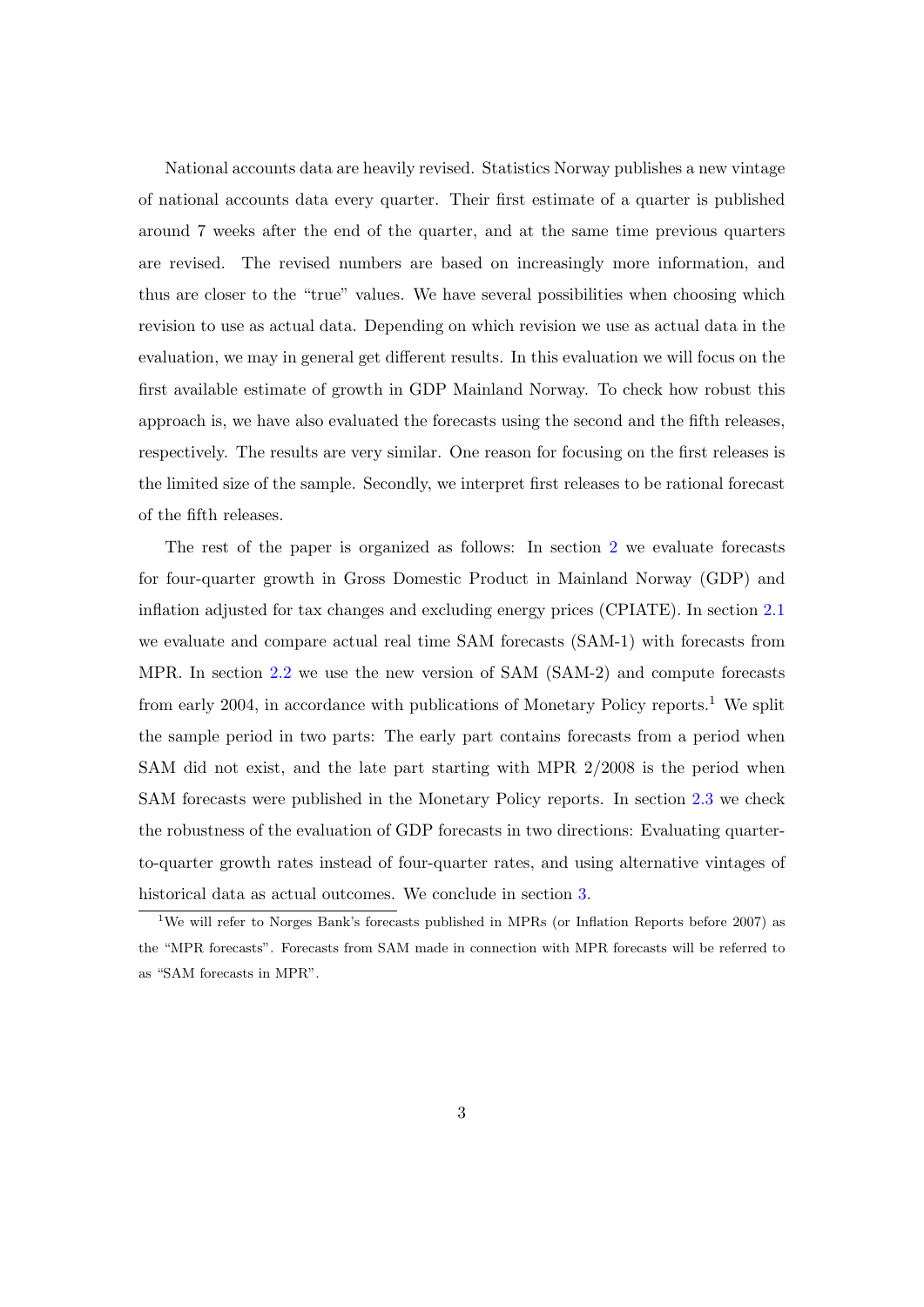#### <span id="page-5-0"></span>2 Evaluation of forecasts for GDP and CPI-ATE

Forecasts from SAM have been published since MPR 2/2008. In MPR 2/2008, SAM was presented in the box "SAM - System of models for short-term forecasting". Inflation forecasts from this early version of SAM were evaluated in [Bjørnland et al.](#page-24-1) [\(2012\)](#page-24-1). The evaluation period was 2001 to 2009, and the main result was that SAM forecasts outperformed Norges Bank forecasts for all horizons.

Since we started to use SAM in 2008, SAM has been developed further in several steps. In the earliest version we combined the 8 best-performing point forecasts, based on the historical performance of the forecasts, see [Bjørnland et al.](#page-24-1) [\(2012\)](#page-24-1). The combination framework was then extended to cover more models, and the weights were calculated using the complete forecast densities (see [Bjørnland et al.](#page-24-2) [\(2011\)](#page-24-2) for details). Since MPR 2/2010 Norges Bank has published forecasts from SAM as fan charts, emphasising the importance of assessing the uncertainty around the central forecast. The other major change was grouping the different models in separate model classes or ensembles, and combining the forecasts in two steps. There were 16 model classes for GDP and 10 classes for CPI-ATE. In the first step we combined forecasts in each class into a single forecast density (or ensemble density). In the second step we combined the ensemble densities into a new single forecast density, or "grand ensemble density" (see [Gerdrup et al.](#page-24-3) [\(2009\)](#page-24-3) for details). The current (since MPR 1/2011) version of SAM is documented in [Aastveit](#page-24-0) [et al.](#page-24-0) [\(2011\)](#page-24-0). The two-step procedure is simplified by dividing the models into only three different model classes: vector autoregressive models (essentially combinations of GDP, inflation and the interest rate), factor models (a large number of monthly and quarterly data) and finally simple "leading indicator models" covering surveys in addition to other quarterly and monthly data.

The forecast evaluation in this paper covers the period 2004 to 2011. We evaluate point forecasts of inflation and four-quarter growth rates of GDP in the mainland economy using real time data to construct forecasts for the period 2004 to 2008.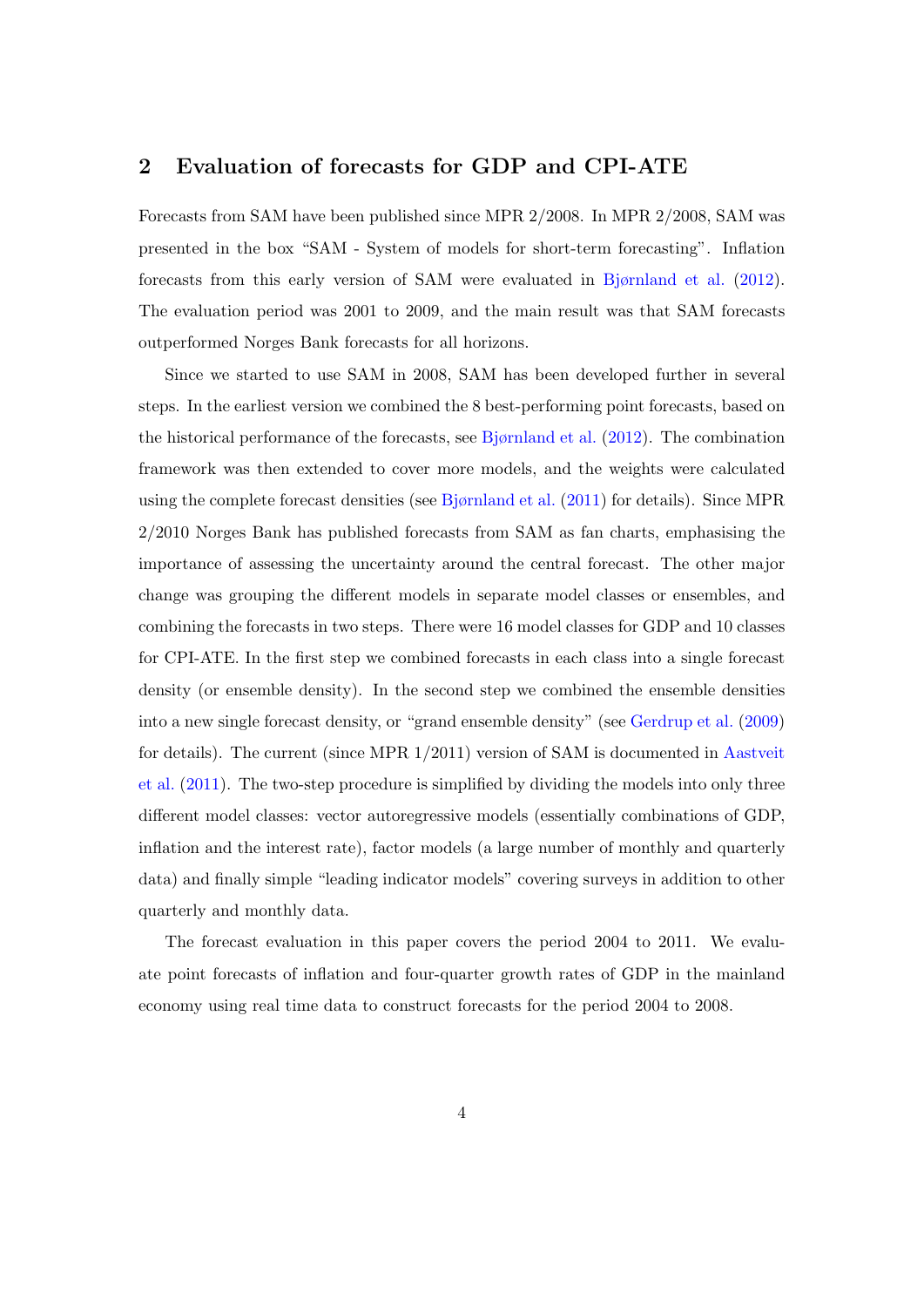Hence, we step back in time and use only information that was available at the time.<sup>2</sup> SAM is developed since 2008 with knowledge of economic conditions prior to 2008, but this informational advantage is deemed to be not very important. Most of the models are purely statistical, with no attempt to fit any specific model specification to the data. Furthermore, the estimated conditional indicator models for GDP were developed in 2005.

The exercise is divided in two parts. In section [2.1,](#page-6-0) we evaluate the actual SAM forecasts (SAM-1) for inflation and GDP growth from MPR 2/2008 to MPR 3/2011. In this period, SAM forecasts became gradually more important as input in the forecasting process. In section [2.2,](#page-11-0) we extend the evaluation period to the beginning of 2004, using the current version of SAM (SAM-2) to calculate real-time forecasts. We compare SAM forecasts with Norges Bank forecasts published in the Monetary Policy Report (or Inflation Report (IR)) and use simple autoregressive models as benchmarks. In section [2.3](#page-18-0) we do some robustness checks for the GDP evaluation using alternative vintages as actual historical outcomes.

#### <span id="page-6-0"></span>2.1 SAM-1 and MPR forecasts from MPR 2/2008 to MPR 3/2011

#### <span id="page-6-1"></span>2.1.1 GDP forecasts

In the period from MPR 2/2008 to MPR 3/2011 SAM-1 forecasts gradually played a more important role as input in the forecasting process. Chart [1](#page-7-0) displays MPR forecasts of four-quarter growth in GDP and SAM-1 forecasts calculated in connection with the respective reports. Actual growth rates are first releases of four-quarter GDP growth.

The first SAM-1 forecasts, from June 2008 (MPR 2/2008), pointed toward continued decreasing four-quarter growth for a few quarters and then higher growth. Norges Bank forecasts in MPR show a similar development, although growth rates are lower and

<sup>&</sup>lt;sup>2</sup>We have saved vintages of national accounts data since June 2002. For some variables that are not revised, like the Business Tendency Survey, we have recursively truncated the unadjusted data and seasonally adjusted them. For other explanatory variables, for instance manufacturing production and retail sales, vintages are saved since May 2009.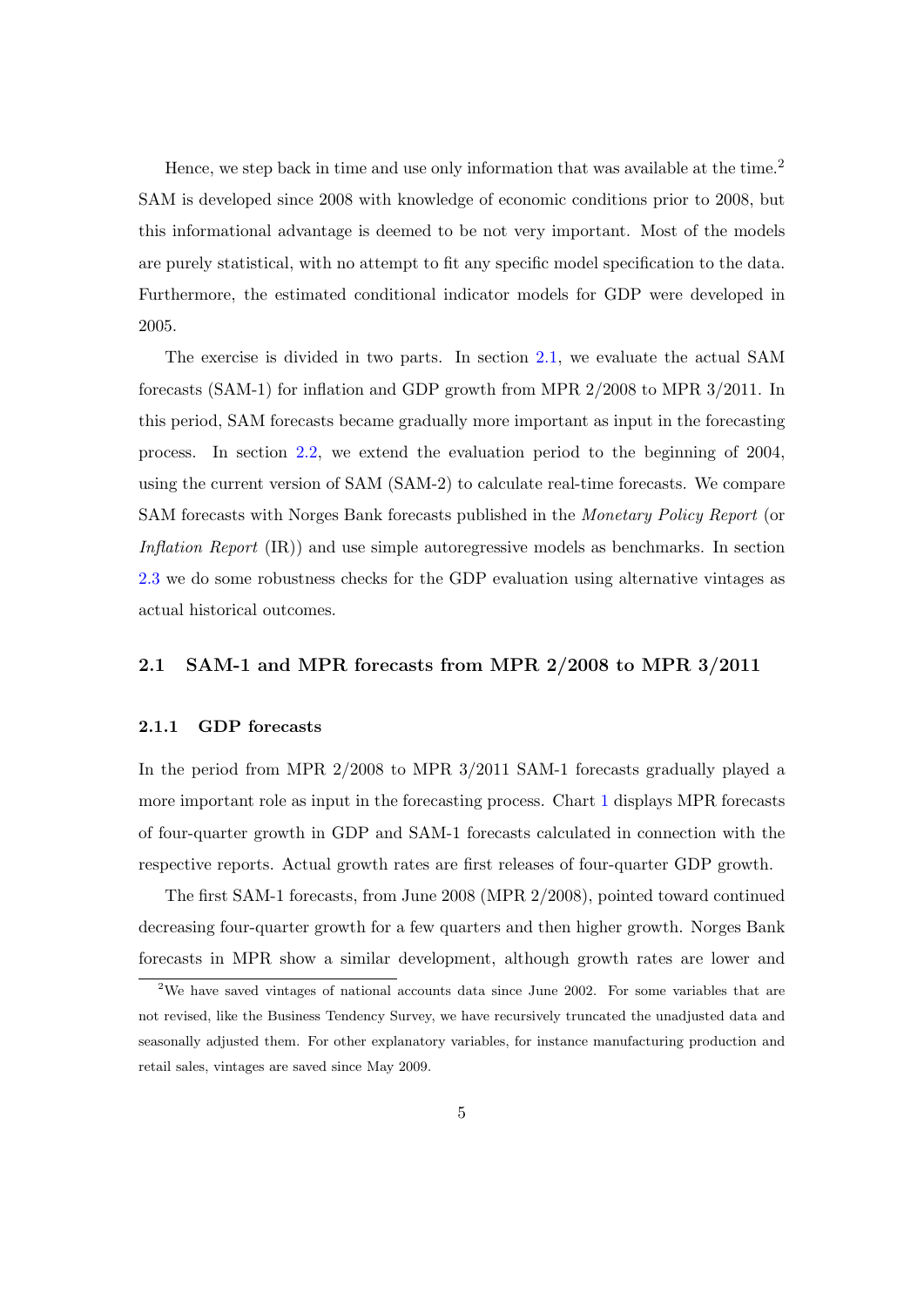closer to actual outcomes. MPR forecasts from October 2008 (MPR 3/2008) anticipate partly the continuing downturn, taking into account information not yet reflected in most short-term statistics. Since this information was not available to SAM, SAM-1 forecasts are very far away from realised outcomes. This is a good illustration of the importance of using judgement in short term forecasting. In October 2008, sentiments were very negative after the bankruptcy of Lehman Brothers in September. Stock prices plummeted, the exchange rate depreciated and short-term interest rates fell. These developments were only partly reflected in the data, and forecasts clearly had to be based mainly on judgement. MPR forecasts in March, from MPR 1/2009, turned out to be fairly accurate, while SAM-1 forecasts were still far too high. Since MPR 2/2009, MPR and SAM-1 forecasts have told the same story and forecasts have been quite close to actual outcomes.



<span id="page-7-0"></span>Figure 1. Seasonally adjusted Mainland GDP. Year-on-year first release growth rates, percent. Real-time forecasts from MPR (solid lines) and SAM-1 (dashed lines). Green, yellow and red lines represent MPRs from late March (MPR 1), late June (MPR 2) and late October (MPR 3), respectively. First sequence of forecasts from MPR 2/2008.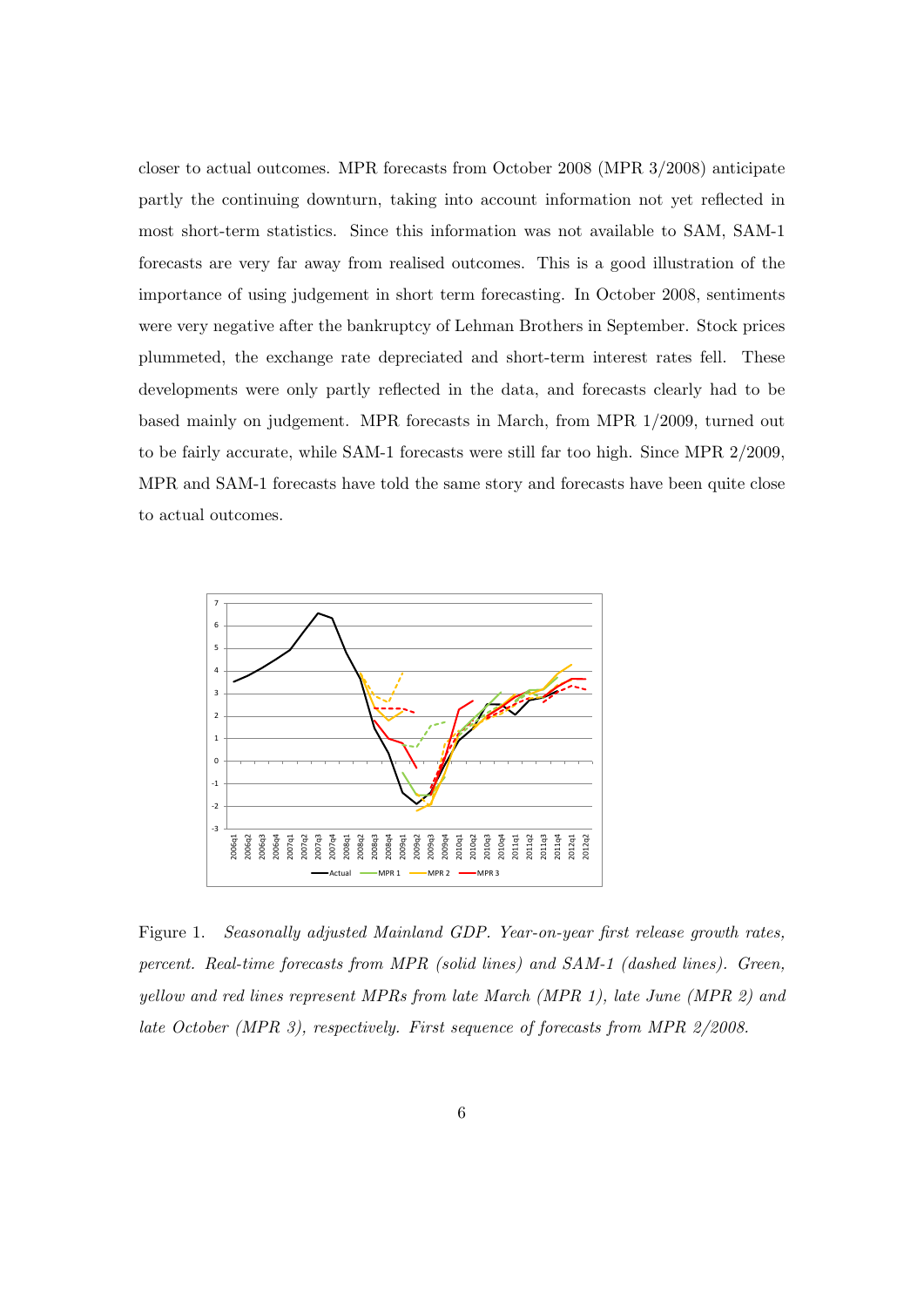Forecast performance is measured by calculating the Root Mean Square Forecast Error (RMSE) for each horizon (see Table [1\)](#page-8-0). As can be inferred from the early forecasts in Chart [1,](#page-7-0) average forecast errors in this period are larger for SAM-1 forecasts than for MPR forecasts.

| MPR $2/08$ to MPR $3/11$ |       |
|--------------------------|-------|
| MPR.                     | SAM-1 |

 $h=1$  0.42 0.76  $h=2$  0.49 1.11  $h=3$  1.01 1.71  $h=4$  1.45 2.31

<span id="page-8-0"></span>Table 1. RMSE. Real-time forecasts for GDP, four-quarter growth. Forecasts from MPR 2/08 to MPR 3/11. Figures in bold indicate the best-performing forecast.

In Chart [2](#page-9-0) we have calculated Root Mean Square Forecast Errors (RMSE)<sup>3</sup> for the whole forecast horizon (four quarters) for each *Report*. As we already know from Chart [1,](#page-7-0) forecast accuracy improves markedly from MPR 2/2009 onwards. When forecast accuracy is relatively high, the performances of SAM-1 and MPR are quite similar. Forecasts from SAM were clearly more accurate than PPR forecasts in PPR 3/09.

To sum up, this exercise has demonstrated that a broad approach is useful when forecasting short-term developments. Sometimes it is obvious that "technical" forecasts fail to take account of unexpected events, and judgements are crucial. At other times, "technical" forecasts track actual developments well and could play an important role as part of the forecasting process in Norges Bank.

<sup>3</sup>RMSE per report is computed as

$$
\sqrt{\frac{1}{H}\sum_{h=1}^{H}(Y_h - F_h)^2},
$$

where Y is the actual value and F is the forecast, both at horizon h, and  $H = 4$ .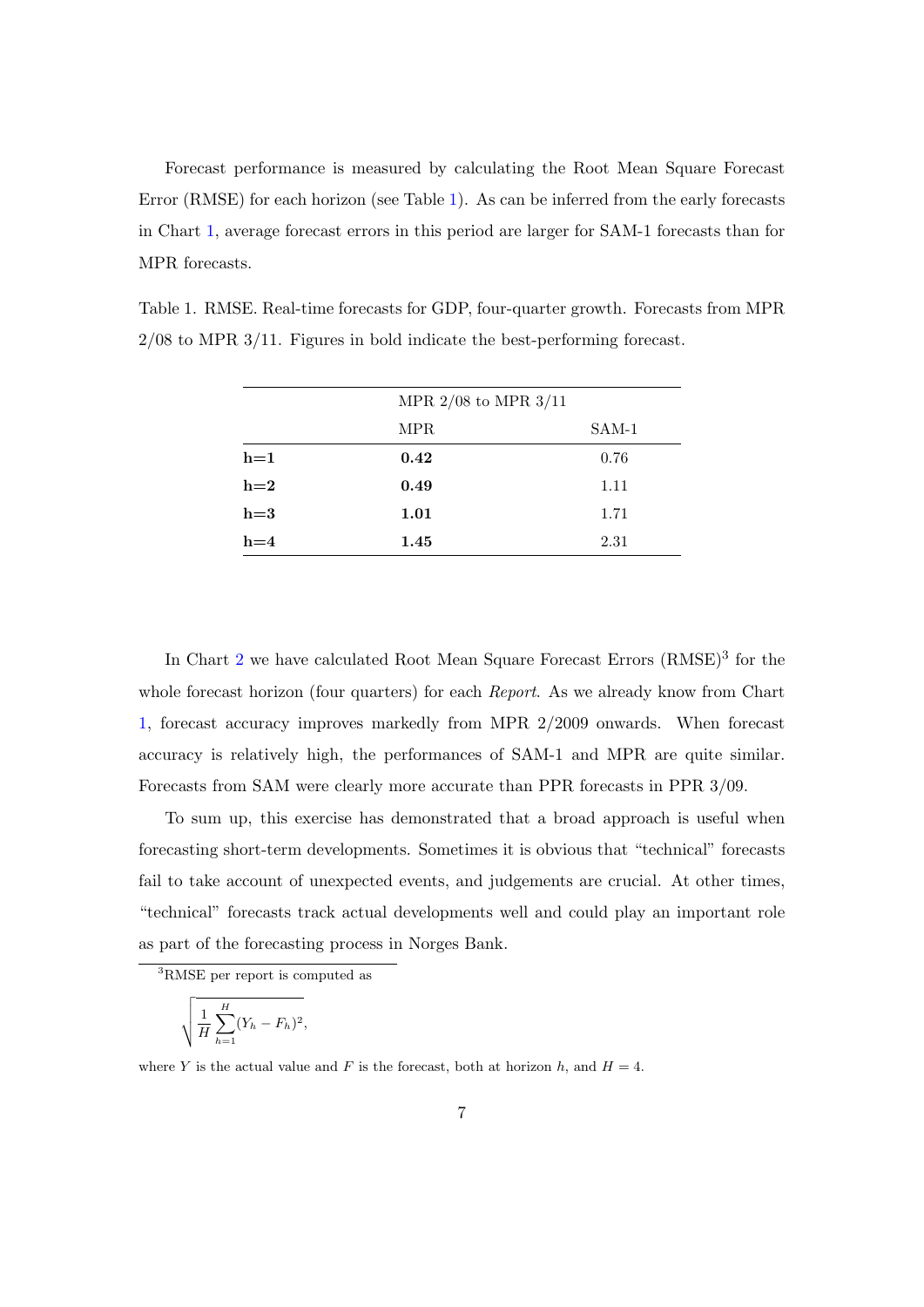

<span id="page-9-0"></span>Figure 2. RMSEs per report, horizons 1 to 4. Seasonally adjusted Mainland GDP, four-quarter growth. Real-time forecasts. MPR 2/2008 to MPR 1/2011

#### <span id="page-9-1"></span>2.1.2 Inflation forecasts

Inflation forecasts are shown in Chart [3.](#page-10-0) SAM-1 forecasts in MPR 2/2008 were too low two steps ahead, but remarkably close for the longer horizons. SAM-1 forecasts as well as MPR forecasts in later reports turned out to be fairly close to actual developments, except for the last report in 2009 and the first two reports in 2010. In these reports forecasts pointed towards a leveling out of inflation in 2010, but inflation continued to decrease. In the evaluation of the projections for 2010 in MPR 1/11, the main reasons for the lower-than-expected inflation were ascribed to weaker external price impulses and a stronger exchange rate than expected.

Forecast accuracy for each horizon is summarised in Table [2.](#page-11-1) For all horizons, MPR forecasts and SAM-1 forecasts are very similar in terms of forecast accuracy. This finding is in contrast to the results in [Bjørnland et al.](#page-24-1)  $(2012)$ , where it was found that SAM forecasts outperformed MPR forecasts for all horizons. The exercise in [Bjørnland et al.](#page-24-1) [\(2012\)](#page-24-1) was undertaken before we started to use SAM in the MPR forecasting process, while the exercise in this paper is an evaluation of actual forecasts. Forecasts from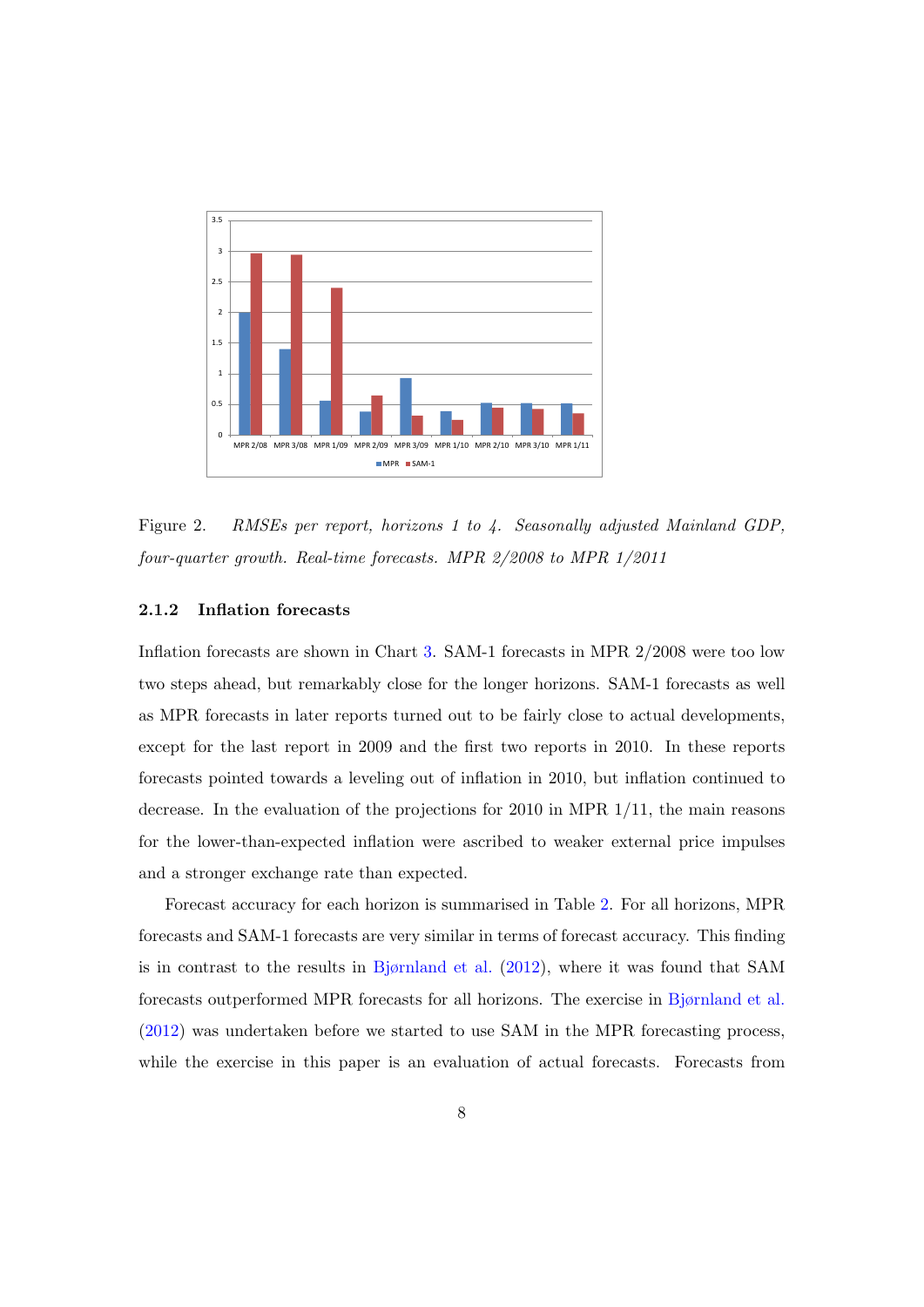

<span id="page-10-0"></span>Figure 3. Seasonally adjusted CPIATE. Four-quarter growth rates, per cent. Real-time forecasts from MPR (solid lines) and SAM-1 (dashed lines). Green, yellow and red lines represent MPRs from late March (MPR 1), late June (MPR 2) and late October (MPR 3, respectively. First sequence of forecasts from MPR 2/2008.

SAM-1 were gradually playing a more important role in the MPR forecasting process, and thus we have reason to believe that MPR forecasts benefitted from incorporating SAM-1 in the forecasting process. This is supported by comparing RMSEs in [Bjørnland](#page-24-1) [et al.](#page-24-1) [\(2012\)](#page-24-1) with RMSEs in table [2.](#page-11-1) Forecast accuracy for SAM forecasts are roughly in line in the two studies, while RMSEs for MPR forecasts are clearly smaller in the new study.

Looking at RMSEs per report in Chart [4,](#page-11-2) we observe that average SAM-1 forecasts over 4 horizons are increasingly accurate towards the end of the evaluation period. The accuracy of MPR forecasts are also improving, but to a lesser extent the SAM-1 forecasts.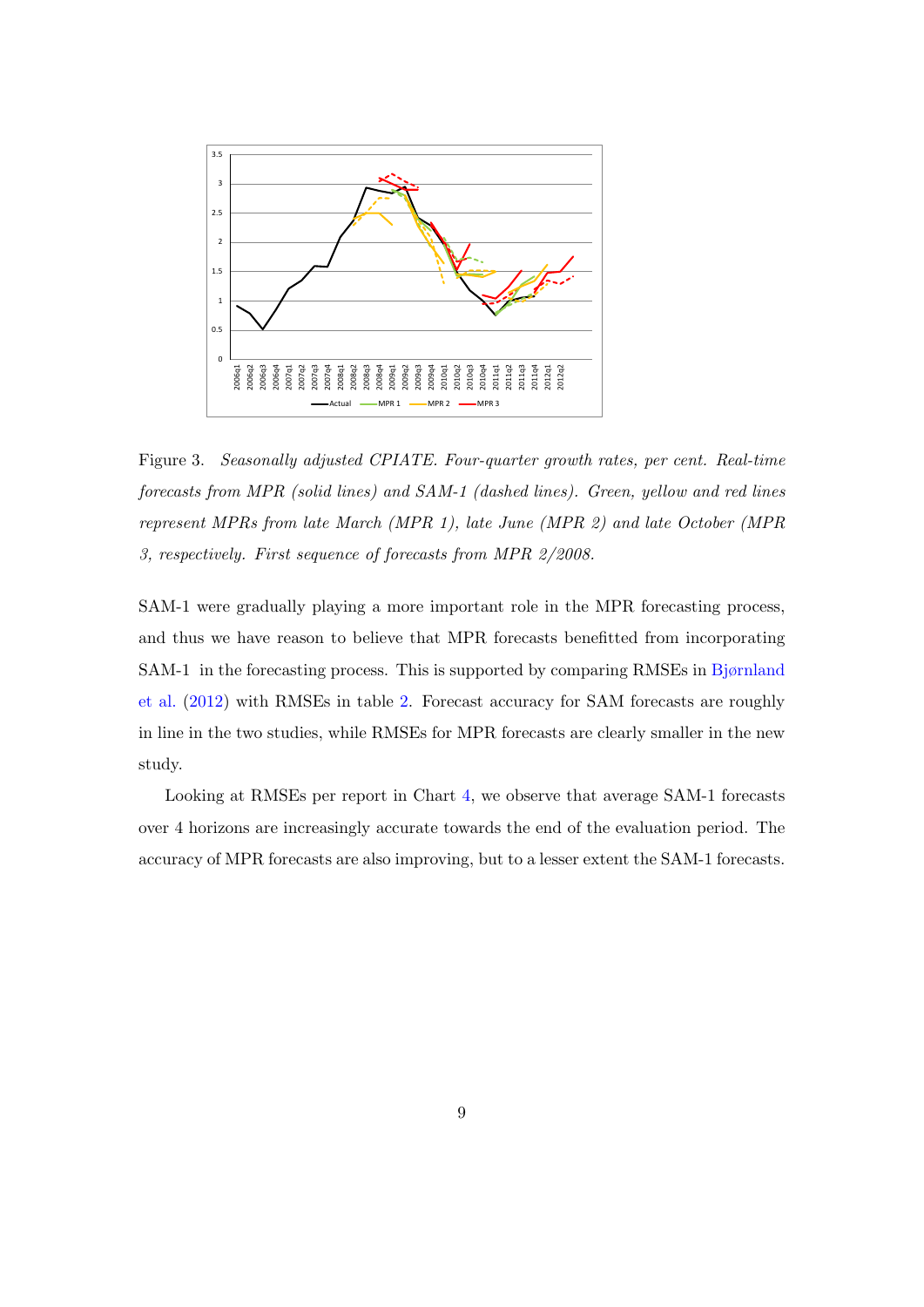|       | MPR $2/08$ to MPR $3/11$ |         |
|-------|--------------------------|---------|
|       | <b>MPR</b>               | $SAM-1$ |
| $h=1$ | 0.10                     | 0.10    |
| $h=2$ | 0.21                     | 0.23    |
| $h=3$ | 0.26                     | 0.26    |
| $h=4$ | 0.51                     | 0.50    |

<span id="page-11-1"></span>Table 2. RMSE. Real-time forecasts for CPI-ATE, four-quarter growth. Forecasts from MPR 2/08 to MPR 3/11. Figures in bold indicate the best-performing forecast.



<span id="page-11-2"></span>Figure 4. RMSE per report, horizons 1 to 4. CPI-ATE, Four-quarter growth rates. Real-time forecasts. MPR2/2008 to MPR 1/2011.

#### <span id="page-11-0"></span>2.2 Forecasts from MPR 1/2004 to MPR 3/2011

To enable a more extensive evaluation of the new version of SAM, we have calculated SAM-2 forecasts for the period covering MPR  $1/2004$  (or IR  $1/2004$ ), to MPR  $3/2010<sup>4</sup>$ , using real-time data. In section [2.2.1](#page-12-0) we evaluate GDP growth forecasts and in section [2.2.2](#page-15-0) inflation forecasts.

<sup>4</sup>The new version was first used in MPR 1/2011.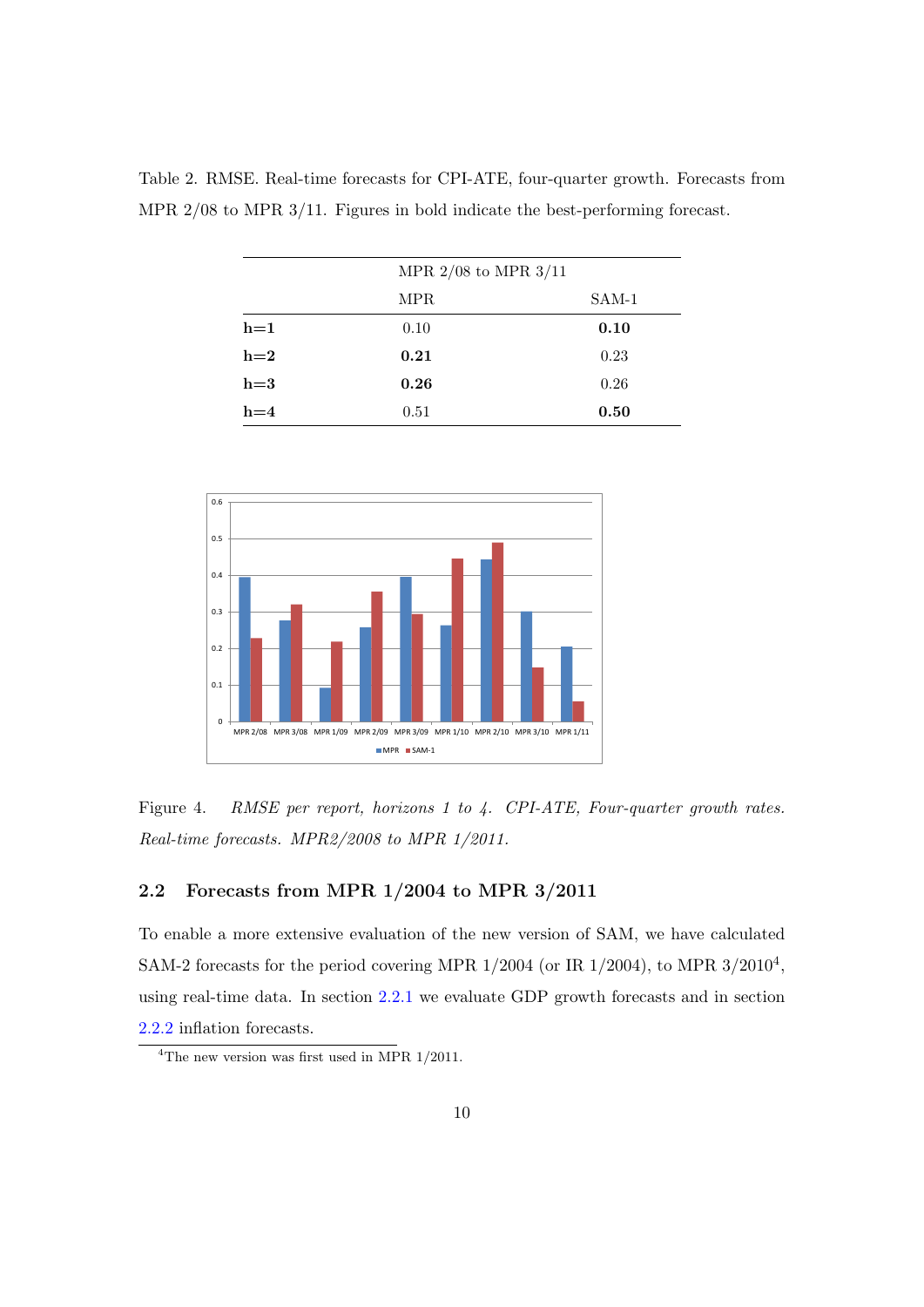#### <span id="page-12-0"></span>2.2.1 GDP forecasts



<span id="page-12-1"></span>Figure 5. Seasonally adjusted Mainland GDP. Four-quarter first release growth rates, per cent. Forecasts from MPR (solid lines) and SAM-2 (dashed lines). Green, yellow and red lines represent MPRs from late March (MPR 1), late June (MPR 2) and late October (MPR 3), respectively. First sequence of forecasts from MPR 1/2004.

Prior to MPR 2/2008, short-term forecasts of GDP growth 3 and 4 quarters ahead were not regularly published in the Monetary Policy/Inflation Report. In some reports forecasts for two quarters were published. For these reports, forecasts 3 and 4 quarters ahead are calculated on the basis of published annual forecasts. In other reports, Norges Bank only published forecasts for the output gap, and growth rates are calculated by using output gaps and Norges Bank's estimates at the time of potential growth of GDP Mainland Norway.

Forecasts for four-quarter growth in GDP Mainland Norway from MPR as well as SAM-2 seem quite accurate in the first couple of years, see Chart  $5<sup>5</sup>$  When growth started to increase in 2006, however, forecasts stayed around the same level as the years before. Forecasts from 2007 were pointing to decreasing growth, while growth turned out

<sup>5</sup>Actual growth rates are first releases of four-quarter GDP growth.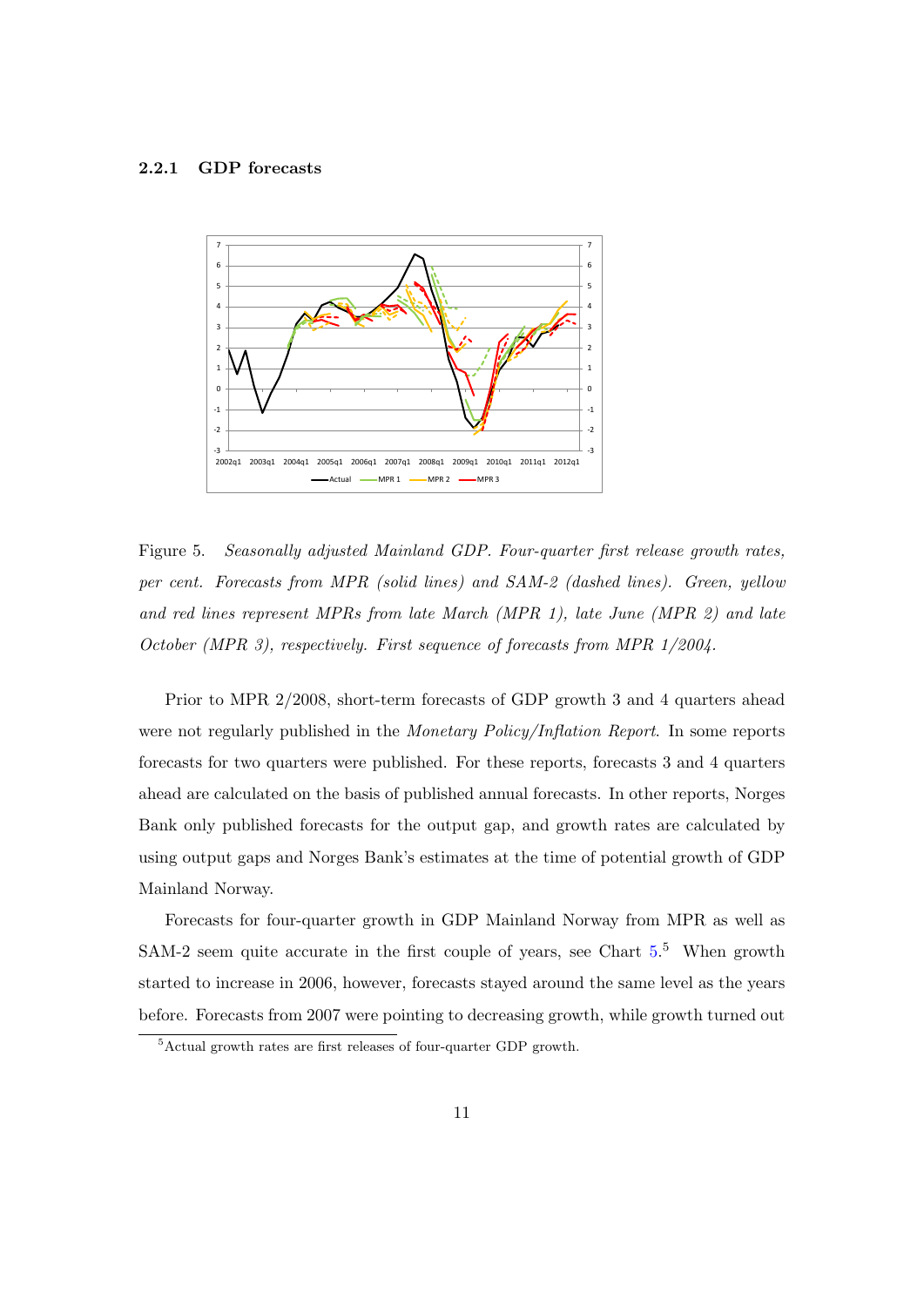to be accelerating. The slowdown did eventually happen, but not until winter 2007/2008. The "technical" and judgement free forecasts from SAM-2 during this period are in line with Norges Bank's forecasts in the *Monetary Policy Report*. This may indicate that the information we had access to at the time did not point towards the strong growth that actually occurred, and that the economy was hit by an unexpected shock. In MPR 1/2008 projections for 2007 were evaluated. The record high economic growth in 2007 were ascribed to unexpectedly high growth in labour supply due to immigration and stronger than projected growth in the world economy.

In MPR 1/2008, four-quarter growth rates were expected to decrease from more than 5 per cent in the first quarter of 2008 to less than 2 per cent in the last quarter of 2008. Even this pronounced deceleration of the forecasted growth did not quite match the actual rapid decrease of the growth rates. Forecasts from SAM-2 pointed to an even less pronounced downturn.

Forecasts from MPR 2/2008 onwards are described in section [2.1.1.](#page-6-1) Although the SAM forecasts in Charts [1](#page-7-0) and [5](#page-12-1) are calculated with different versions of SAM for most of the period, the forecasts are quite similar and they tell the same story.

<span id="page-13-0"></span>Table 3. RMSE. Forecasts for GDP, four-quarter growth. Forecasts from IR 1/2004 to MPR report 3/2011. Forecasts in IR/MPR, forecasts with SAM-2 and forecasts with an AR(4) model. Numbers in bold indicate the best-performing forecast.

|       | MPR $1/04$ to MPR $1/08$ |       |       | MPR $2/08$ to MPR $3/11$ |       |       | MPR $1/04$ to MPR $3/11$ |          |       |
|-------|--------------------------|-------|-------|--------------------------|-------|-------|--------------------------|----------|-------|
|       | <b>MPR</b>               | SAM-2 | AR(4) | <b>MPR</b>               | SAM-2 | AR(4) | <b>MPR</b>               | SAM-2    | AR(4) |
| $h=1$ | 0.55                     | 0.59  | 0.74  | 0.42                     | 0.78  | 1.05  | 0.50                     | 0.68     | 0.89  |
| $h=2$ | 1.02                     | 0.99  | 1.12  | 0.49                     | 1.12  | 1.48  | 0.82                     | 1.05     | 1.29  |
| $h=3$ | 1.27                     | 1.28  | 1.45  | 1.01                     | 1.74  | 2.14  | 1.17                     | $1.50\,$ | 1.78  |
| $h=4$ | 1.37                     | 1.46  | 1.71  | 1.45                     | 2.29  | 2.72  | 1.41                     | 1.85     | 2.18  |

In table [3](#page-13-0) we have divided the sample period in two: MPR 1/2004 to MPR 1/2008 and MPR 2/2008 to MPR 3/2011. In the latest period, SAM forecasts were published in the MPR. As a reference we also show RMSEs from an autoregressive model with 4 lags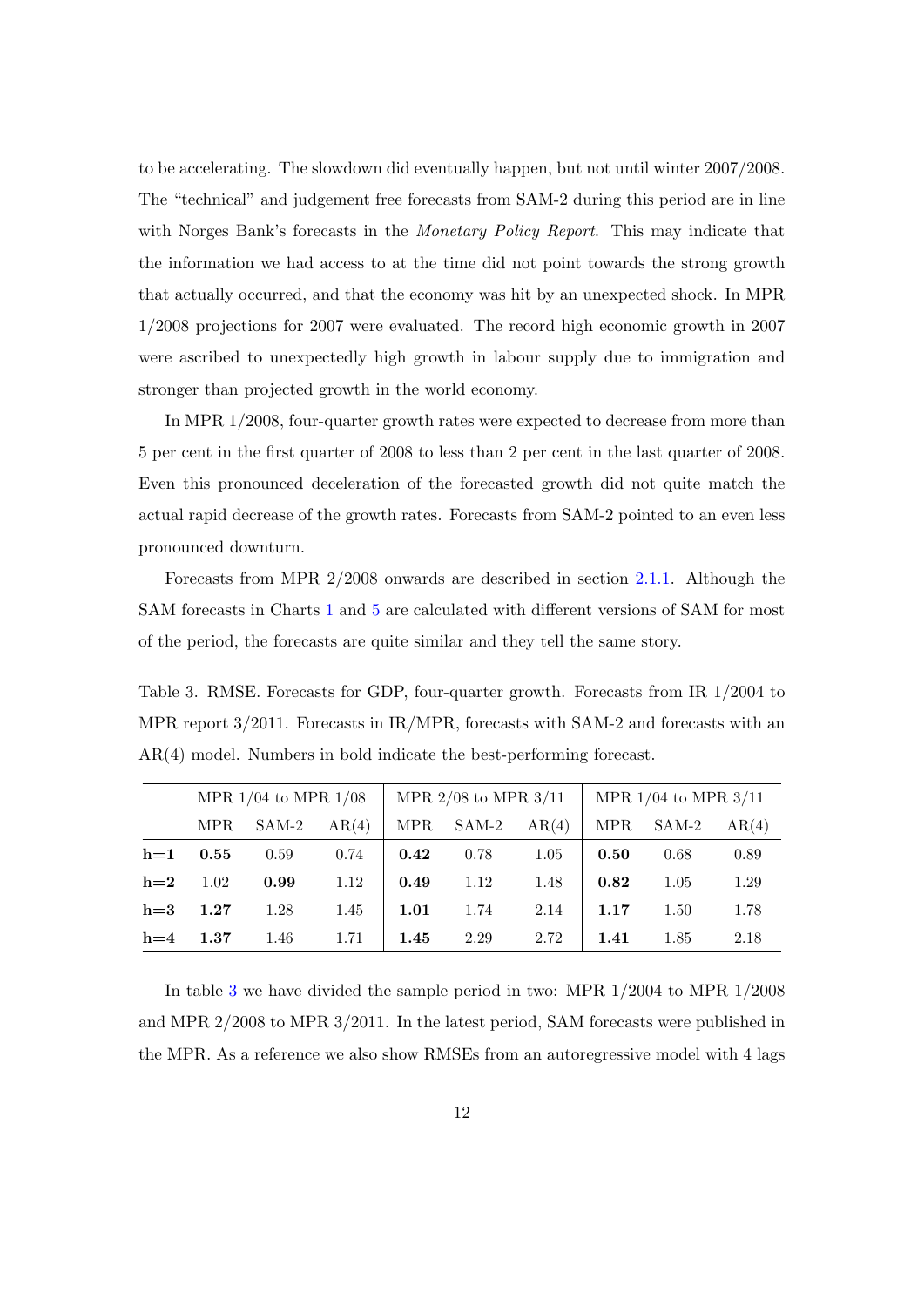

<span id="page-14-0"></span>Figure 6. RMSEs per report, horizons 1 to 4. Seasonally adjusted Mainland-GDP, four-quarter growth. Forecasts from MPR 1/2004 to MPR 3/2010

 $(AR(4))$ . This model is one of the AR models included in SAM. RMSEs for the whole period are calculated in the last three columns. As expected from inspecting Chart [5,](#page-12-1) forecast errors from MPR and SAM-2 are very similar in the first period. In the second period, MPR forecasts are more accurate than SAM-2 forecasts. Except for the longest horizon, MPR forecast errors are markedly smaller in the later period than in the early period. The forecasts of the  $AR(4)$  model are poor compared to the other forecasts.

RMSEs per report are quite similar for SAM-2 and MPR in the early period, see Chart [6.](#page-14-0) SAM-2 forecasts are somewhat more accurate in more than half of the reports and markedly poorer in only two reports prior to PPR 2/2008. In all the reports in 2008 and the first report in 2009, MPR forecasts are clearly superior to SAM-2 forecasts. When we get past the pronounced downturn in 2008-2009, RMSEs per report are again quite similar and also relatively small.

SAM-2 performs quite well, in particular in periods with relatively stable growth. In periods with large disturbances, adding judgement is crucial in order to improve forecasts of GDP growth.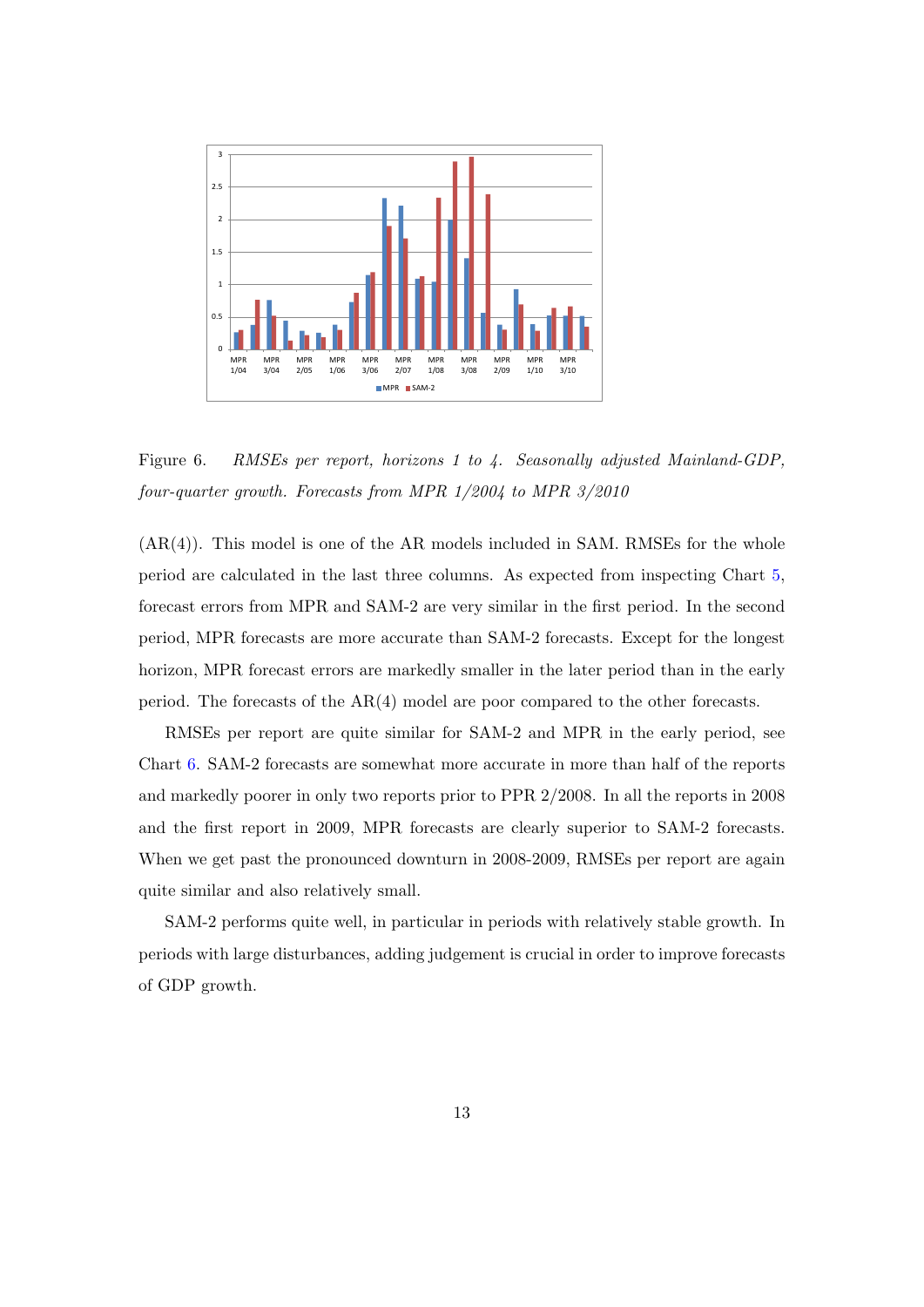#### <span id="page-15-0"></span>2.2.2 Inflation forecasts

Turning to inflation, forecasts for four-quarter growth in (CPI-ATE) have been published regularly for a number of years. Several statistical models have been employed in the forecasting process. Chart [7](#page-15-1) shows MPR forecasts with SAM-2 forecasts and actual inflation rates. For some of the reports, in particular MPR 3/2005, forecasts clearly miss actual developments. SAM-2 forecasts are almost identical to the MPR forecasts for this report. When projections for 2006 were evaluated in MPR 1/2007, Norges Bank pointed to unexpected developments on the supply-side of the economy. High growth in productivity and inward labour migration, as well as strong competition in some product markets, all contributed to decreasing inflation rates.

We also see examples in the early period where forecasts closely follow historical inflation rates, and even indicate turning points a few quarters before they occur. See for instance SAM-2 forecasts in MPR 2/2006.



<span id="page-15-1"></span>Figure 7. Seasonally adjusted CPI-ATE. Four-quarter growth rates, per cent. Forecasts from MPR (solid lines) and SAM-2 (dashed lines). Green, yellow and red lines represent MPRs from late March (MPR 1), late June (MPR 2) and late October (MPR 3), respectively. First sequence of forecasts from MPR 1/2004.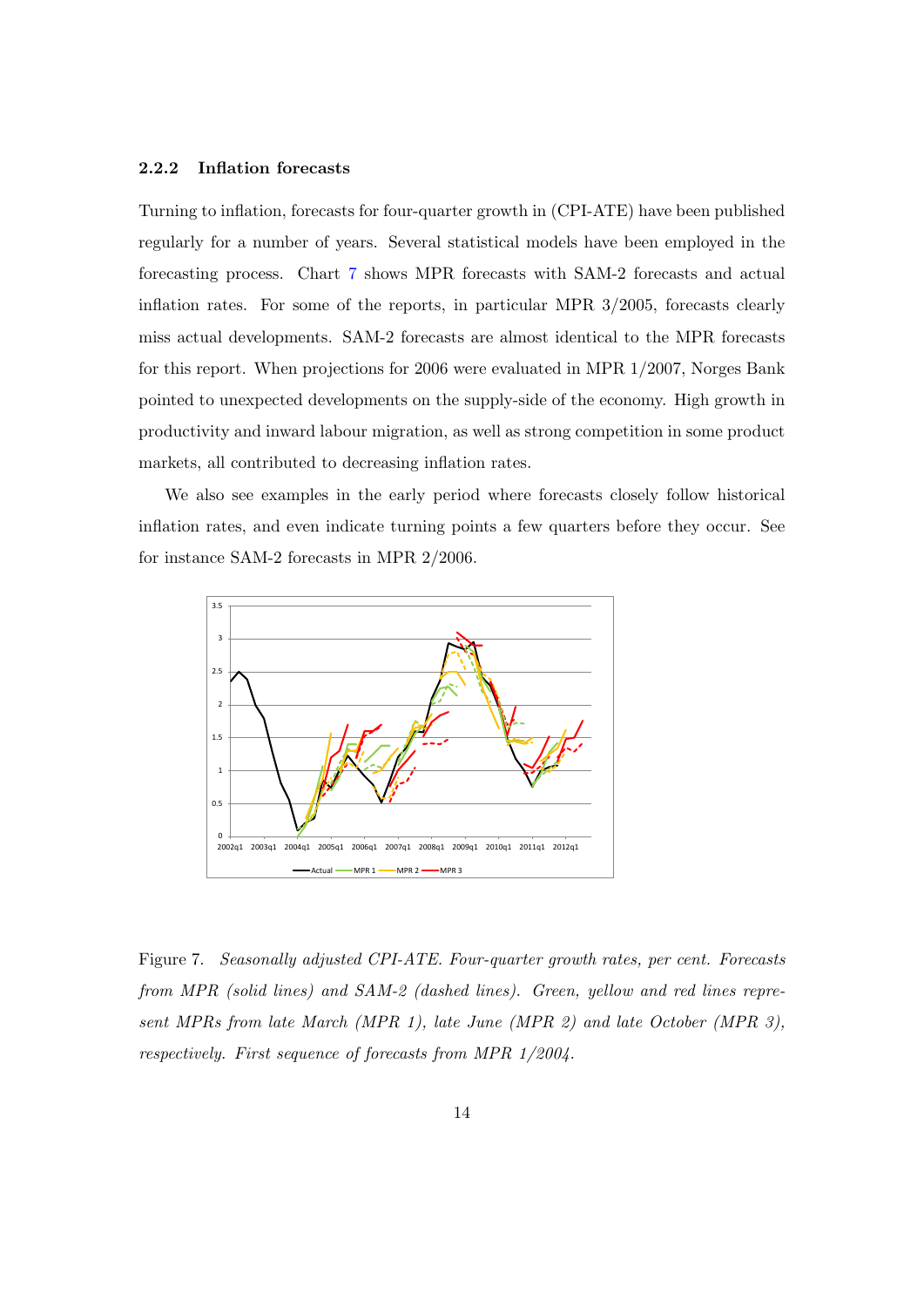<span id="page-16-0"></span>Table 4. RMSE. Forecasts for CPI-ATE, four-quarter growth. Forecasts from MPR 1/2004 to MPR 3/2011. Forecasts in IR/MPR, forecasts using SAM-2 and forecasts with using a monthly  $AR(12)$  model. Figures in bold indicate the best-performing forecast.

|       | MPR $1/04$ to MPR $1/08$ |       |        | MPR $2/08$ to MPR $3/11$ |         |        | MPR $1/04$ to MPR $3/11$ |         |        |
|-------|--------------------------|-------|--------|--------------------------|---------|--------|--------------------------|---------|--------|
|       | <b>MPR</b>               | SAM-2 | AR(12) | MPR                      | $SAM-2$ | AR(12) | <b>MPR</b>               | $SAM-2$ | AR(12) |
| $h=1$ | 0.11                     | 0.14  | 0.12   | 0.10                     | 0.09    | 0.13   | 0.11                     | 0.12    | 0.13   |
| $h=2$ | 0.33                     | 0.31  | 0.27   | 0.21                     | 0.19    | 0.17   | 0.29                     | 0.26    | 0.23   |
| $h=3$ | 0.44                     | 0.45  | 0.41   | 0.26                     | 0.25    | 0.31   | 0.38                     | 0.38    | 0.37   |
| $h=4$ | 0.62                     | 0.61  | 0.59   | 0.51                     | 0.41    | 0.50   | 0.58                     | 0.54    | 0.58   |

In contrast to the case with GDP, RMSEs for SAM-2 forecasts are in general smaller in the period from MPR 2/2008 to MPR 3/2011 than in the earlier period, see Table [4.](#page-16-0) In the early period, SAM-2 forecasts are slightly more accurate than MPR forecasts for some horizons. In the later period, forecasts from SAM-2 are at least as accurate as the MPR forecasts for all horizons. In particular, SAM-2 was more accurate than MPR for the longest forecast horizon. Forecast accuracy from MPR 2/08 to MPR 3/11 has improved with the new version of SAM, see table [2](#page-11-1) in section  $2.1.2$ .<sup>6</sup>

As a benchmark for the performance of inflation forecasts, we have added RMSEs from one of the autoregressive monthly models  $(AR(12))$  that are included in SAM. In the early period, the AR model is slightly more accurate than SAM-2 for all forecast horizons. In the later period, SAM-2 forecasts perform better than the AR model for most of the horizons. Over the period as a whole, the accuracy of the three sets of forecasts are not very different. For 1- and 4-steps ahead forecasts, SAM-2 is slightly more accurate than the AR model, while the AR model is more accurate than SAM-2 for 2- and 3-steps ahead forecasts. Note, however, that the differences are very small

 $6$ The improvement is understated, since the new version of SAM has been used since MPR  $1/2011$ . Hence, SAM-1 and SAM-2 are identical in the last three reports.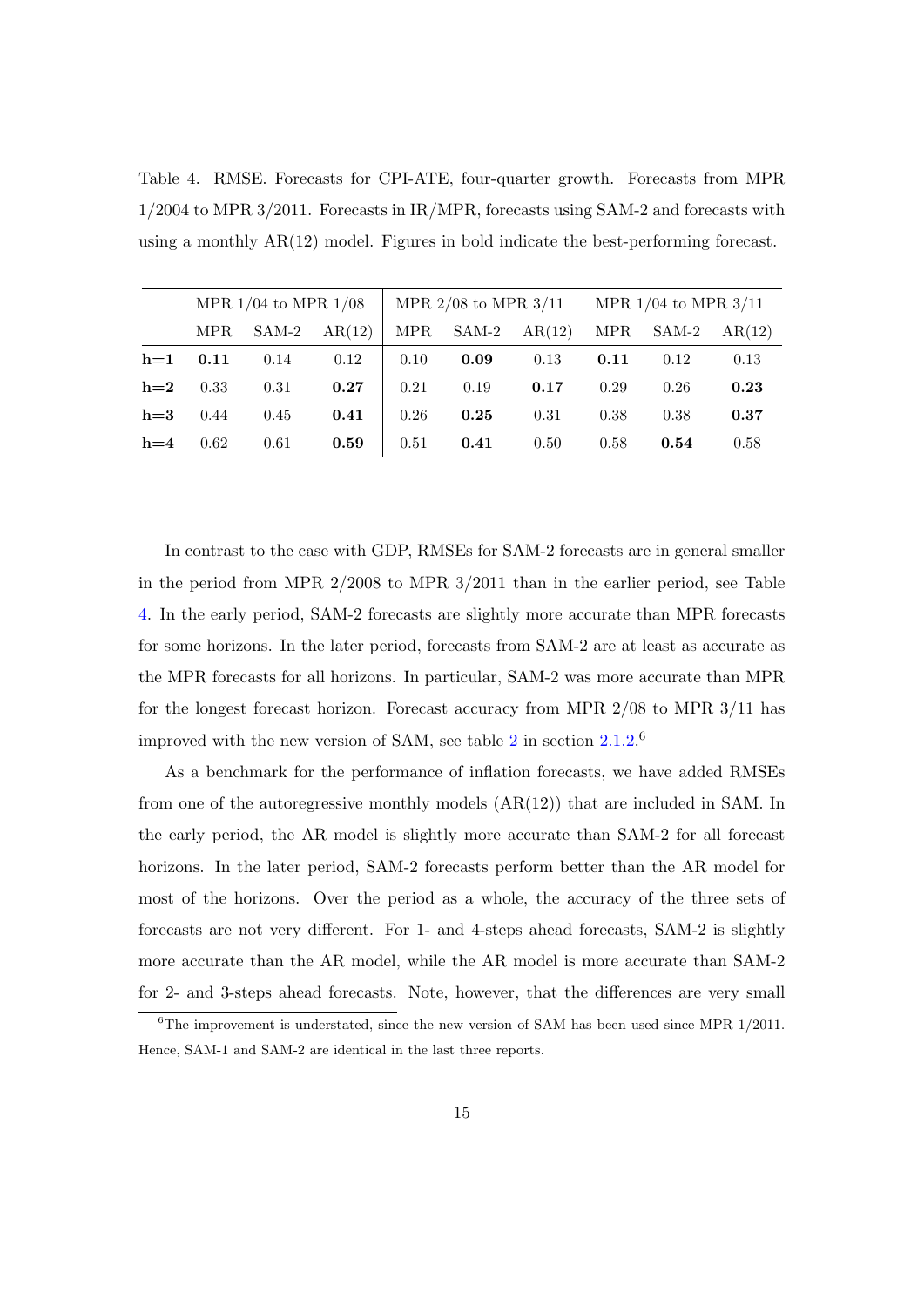

<span id="page-17-0"></span>Figure 8. RMSEs per report, horizons 1 to 4. CPI-ATE, year-over-year growth. Forecasts from MPR 1/2004 to MPR 1/2011

and probably insignificant. The relatively good performance of the AR model compared with SAM-2 can be explained partly by the fact that the AR model is monthly. In the first 2 issues of MPR every year, we have inflation figures for two of the three months in the first quarter we want to forecast. For a monthly model, that means that two of the three months are known. A quarterly model, on the other hand, forecasts the whole quarter. Hence, monthly models have an information advantage in two of the three reports. <sup>7</sup> The reason SAM-2 does not quite perform equally well, i.e. why is not the best model given (almost) all the weight, can be ascribed to the choice of weighting scheme for the combination of inflation forecasts. Even if one model is superior to all other models, the system attaches weights to other models as well. Other models may be given weights that are large enough for the combined forecast to differ from the forecast from the superior model. This is true for most weighting schemes, to a larger or smaller extent. In SAM, this is more important for inflation forecasts than for GDP growth forecasts. The choice of weights are explained further in [Aastveit et al.](#page-24-0) [\(2011\)](#page-24-0).

For more details, we again study RMSEs per report, see Chart [8.](#page-17-0) In most of the

<sup>&</sup>lt;sup>7</sup>If we only consider the number 3 reports, the performance of SAM-2 is superior to the  $AR(12)$ model.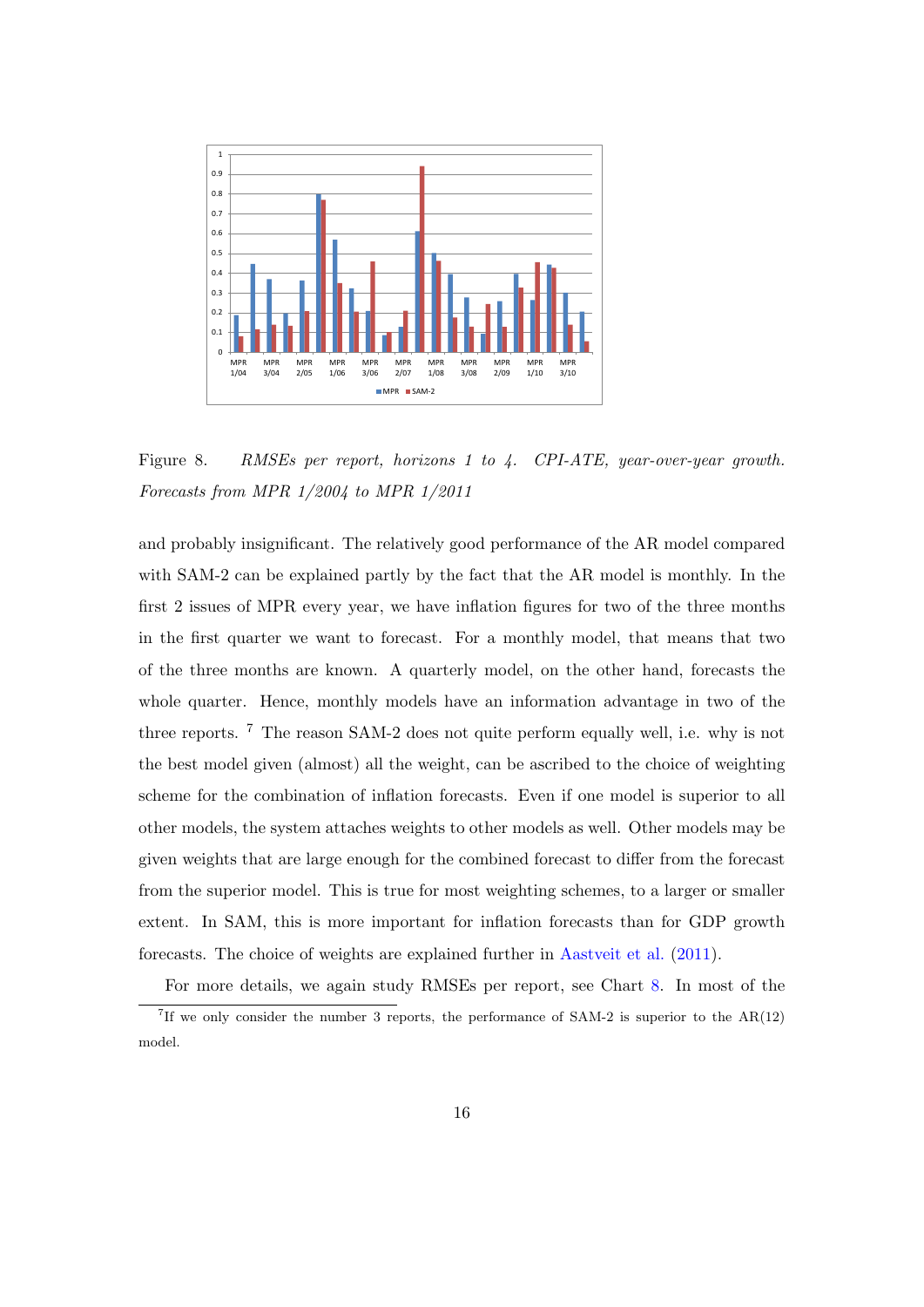reports, SAM-2 forecasts have been more accurate than the MPR forecasts, particularly at the start of the period but also for the last two reports. Both SAM-2 and MPR display very large forecast errors in a few reports.

The most accurate SAM-2 forecasts were made in connection with MPR 1/2004, MPR 1/2007 and MPR 1/2011. SAM-2 forecasts were also remarkably accurate in MPR 3/2008, anticipating the downward trend in inflation from the beginning of 2009. The worst performing forecasts are made in connection with MPR 3/2005 and MPR 3/2007. We already briefly discussed the first example, where MPR and SAM-2 forecasts both completely missed actual developments. In the latter example, SAM-2 in particular missed the steep increase in inflation rates. Somewhat higher inflation were expected in the Monetary Policy Report while SAM-2 predicted the inflation to be stable (see also Chart [7\)](#page-15-1).

#### <span id="page-18-0"></span>2.3 Robustness of GDP forecasts

When we evaluate the models and model classes in SAM-2 to compute the weights, we have chosen to use the fifth release of GDP, published one year after the first release, as the actual value that we want to forecast. These growth rates are revised four times and hence should be closer to the "true" value than the first releases.<sup>8</sup> When we evaluate forecasts from SAM-2 and MPR here, we have chosen to evaluate against the first releases of the data. The main reason for choosing the first releases is the limited number of data. Moreover, we interpret the first releases of GDP as rational forecasts of later revisions, justifying taking the first release as our actual value.

Another choice we made in developing SAM-2 was to mainly construct models based on quarter-to-quarter growth rates for GDP. In earlier versions of SAM, forecasts were based on four-quarter growth rates. After forecasting quarter-to-quarter growth rates, four-quarter growth rates are calculated, including densities. When we present forecasts in the Monetary Policy Reports, we usually present four-quarter growth rates. These are more easily interpreted than the quarter-to-quarter growth rates, which tend to be

<sup>8</sup>See Appendix A in [Aastveit et al.](#page-24-0) [\(2011\)](#page-24-0) for further discussion.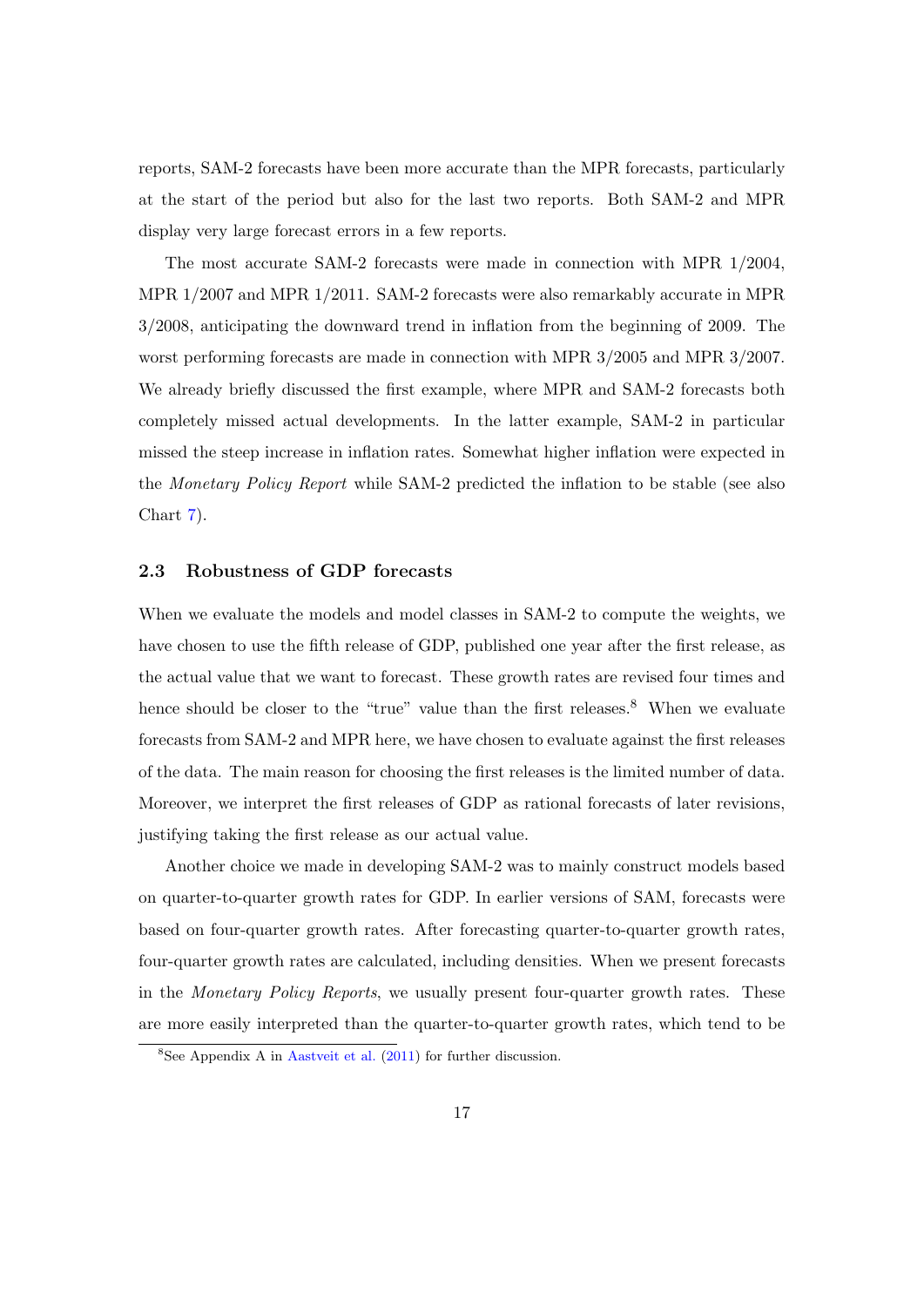more volatile. Hence, we evaluate four-quarter growth rates here.

To check the robustness of the evaluation, we have extended the evaluation in two directions: First, we evaluate quarter-to-quarter growth rates. Second, we evaluate both types of growth rates against three different releases, adding the second and the fifth releases to the first release. Finally, we compare the performances of "SAM-2" with the "real-time" SAM-1.

Looking at Table [5,](#page-20-0) where the upper part is identical to Table [3](#page-13-0) (excluding forecasts from the AR model), we observe that results for four-quarter growth rates do not change much with the different vintages, see the middle and bottom parts of the table. In both periods relative forecast performance are quite similar, regardless of which release we evaluate against. In general, forecast errors increase when we evaluate against more revised data.

Turning to quarter-to-quarter growth rates in Table [6,](#page-21-0) we find some slight differences. In the early period, forecast performances of MPR and SAM are still fairly similar. But MPR forecasts are no longer so consistently performing better in the second than in the first period, regardless of the choice of releases to evaluate against. MPR forecasts still outperforms SAM forecasts, however, but not quite as markedly as with the four-quarter growth evaluation.

In table [7](#page-22-1) we have repeated results from the second period for SAM-2, for four-quarter growth and quarter-to-quarter growth, and added RMSEs calculated with SAM-1. Since the weights in SAM-2 are computed on the basis of quarter-to-quarter growth, using fifth releases as actual outcomes, we would expect improvement in forecast accuracy with this combination of growth rates and chosen release of GDP. This is indeed the case, as shown in the bottom right part of the table. Forecast accuracy has also improved for the other alternative releases, but the improvement seems more pronounced when evaluating against fifth release growth rates. Forecast performance is roughly unchanged from SAM-1 to SAM-2 for four-quarter growth rates.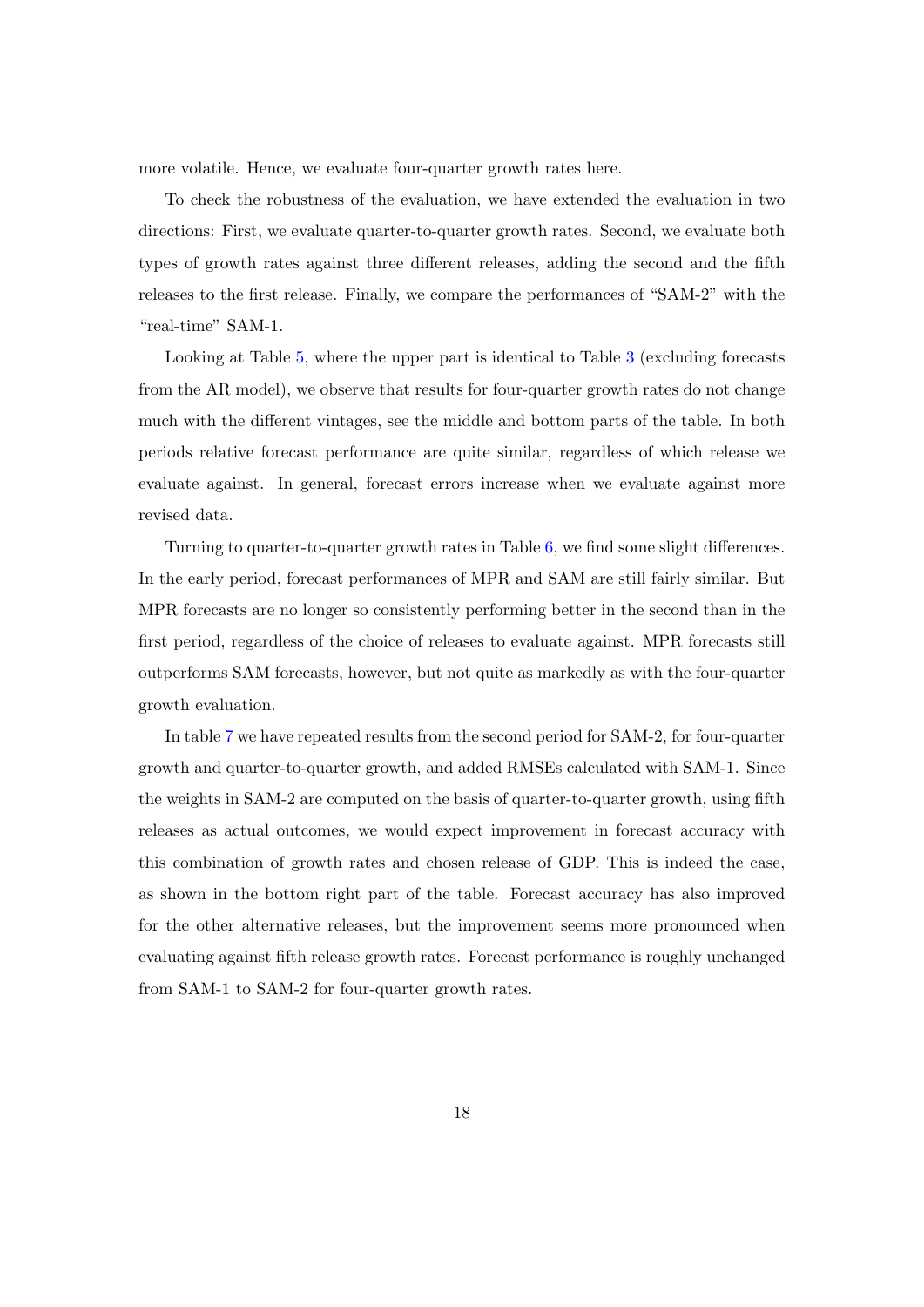|                   | MPR $1/04$ to MPR $1/08$ |         |            | MPR $2/08$ to MPR $2/11$ | MPR $1/04$ to MPR $2/11$ |       |
|-------------------|--------------------------|---------|------------|--------------------------|--------------------------|-------|
|                   | <b>MPR</b>               | $SAM-2$ | <b>MPR</b> | $SAM-2$                  | <b>MPR</b>               | SAM-2 |
| $h=1$ 1st release | 0.55                     | 0.59    | 0.42       | 0.78                     | 0.50                     | 0.68  |
| $h=2$ 1st release | 1.02                     | 0.99    | 0.49       | 1.12                     | 0.82                     | 1.05  |
| $h=3$ 1st release | 1.27                     | 1.28    | 1.01       | 1.74                     | 1.17                     | 1.50  |
| $h=4$ 1st release | 1.37                     | 1.46    | 1.45       | 2.29                     | 1.41                     | 1.85  |
| $h=1$ 2nd release | 0.79                     | 0.83    | 0.61       | 0.95                     | 0.72                     | 0.89  |
| $h=2$ 2nd release | 1.16                     | 1.17    | 0.55       | 1.23                     | 0.95                     | 1.19  |
| $h=3$ 2nd release | 1.36                     | 1.34    | 1.21       | 2.01                     | 1.30                     | 1.64  |
| $h=4$ 2nd release | 1.47                     | 1.59    | 1.65       | 2.53                     | 1.54                     | 2.00  |
| $h=1$ 5th release | 0.86                     | 0.87    | 0.47       | 0.93                     | 0.74                     | 0.89  |
| $h=2$ 5th release | 1.23                     | 1.14    | 0.74       | 1.60                     | 1.08                     | 1.32  |
| $h=3$ 5th release | 1.31                     | 1.33    | 1.41       | 2.38                     | 1.35                     | 1.77  |
| $h=4$ 5th release | 1.56                     | 1.75    | 1.86       | 2.85                     | 1.66                     | 2.16  |

<span id="page-20-0"></span>Table 5. RMSE. Forecasts for GDP, four-quarter growth. Horizons 1 to 4. Evaluated against first, second and fifth releases. Forecasts from MPR 1/2004 to MPR 3/2011. Numbers in bold indicate that SAM-2 outperforms MPR.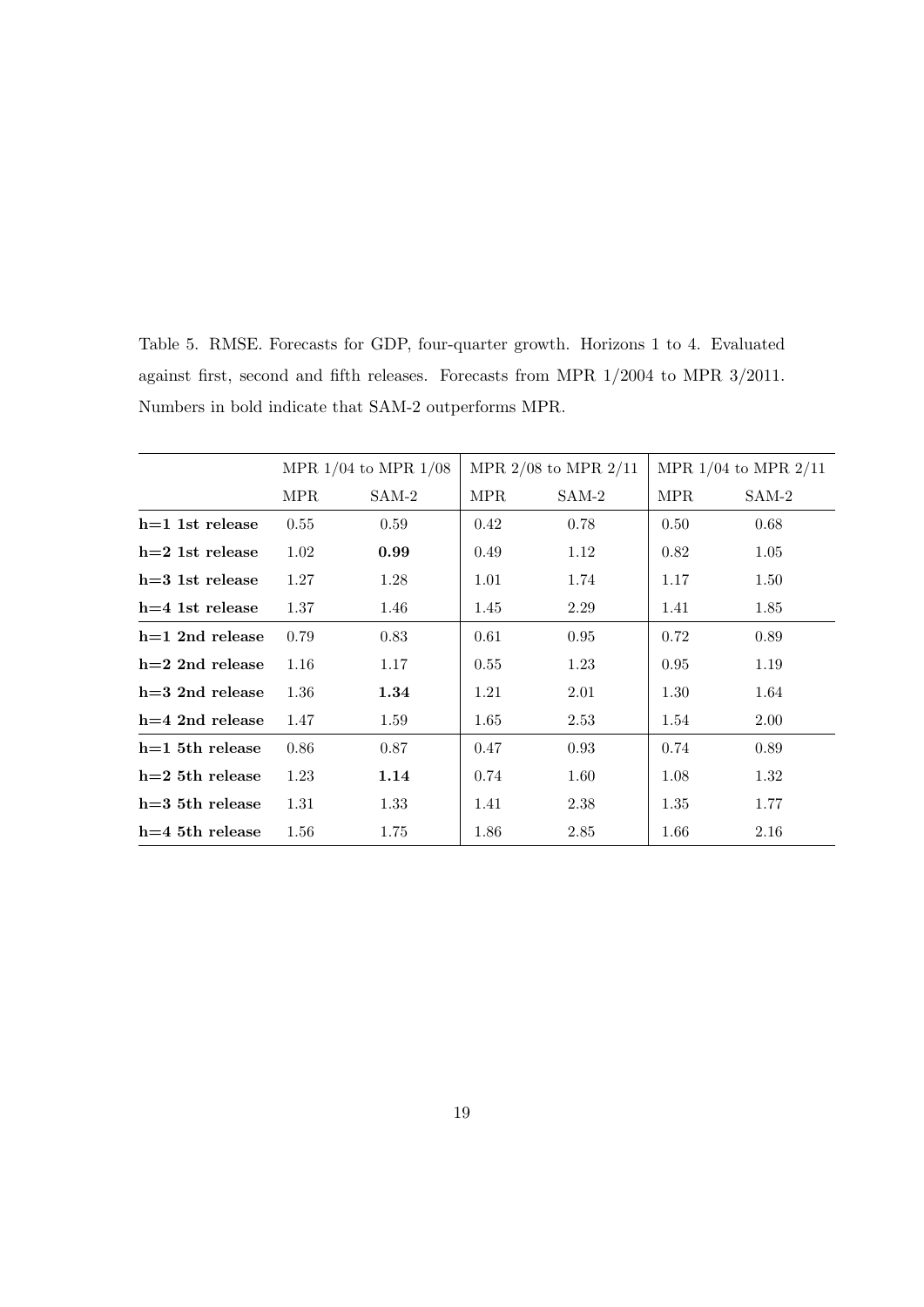<span id="page-21-0"></span>Table 6. RMSE. Forecasts for GDP, quarter-to-quarter growth. Horizons 1 to 4. Evaluated against first, second and fifth releases. Forecasts from MPR 1/2004 to MPR 3/2011. Numbers in bold indicate that SAM-2 outperforms MPR.

|                   | MPR $1/04$ to MPR $1/08$ |         | MPR $2/08$ to MPR $3/11$ |         | MPR $1/04$ to MPR $3/11$ |       |
|-------------------|--------------------------|---------|--------------------------|---------|--------------------------|-------|
|                   | <b>MPR</b>               | $SAM-2$ | <b>MPR</b>               | $SAM-2$ | <b>MPR</b>               | SAM-2 |
| $h=1$ 1st release | 0.39                     | 0.40    | 0.32                     | 0.41    | 0.35                     | 0.41  |
| $h=2$ 1st release | 0.43                     | 0.38    | 0.34                     | 0.37    | 0.40                     | 0.37  |
| $h=3$ 1st release | 0.45                     | 0.47    | 0.45                     | 0.65    | 0.45                     | 0.55  |
| $h=4$ 1st release | 0.37                     | 0.43    | 0.64                     | 0.73    | 0.50                     | 0.57  |
| $h=1$ 2nd release | 0.51                     | 0.53    | 0.34                     | 0.52    | 0.44                     | 0.52  |
| $h=2$ 2nd release | 0.48                     | 0.48    | 0.46                     | 0.54    | 0.47                     | 0.50  |
| $h=3$ 2nd release | 0.52                     | 0.54    | 0.63                     | 0.87    | 0.57                     | 0.69  |
| $h=4$ 2nd release | 0.56                     | 0.66    | 0.78                     | 0.86    | 0.65                     | 0.74  |
| $h=1$ 5th release | 0.50                     | 0.45    | 0.29                     | 0.44    | 0.43                     | 0.45  |
| $h=2$ 5th release | 0.50                     | 0.48    | 0.60                     | 0.89    | 0.53                     | 0.65  |
| $h=3$ 5th release | 0.59                     | 0.63    | 0.74                     | 1.01    | 0.65                     | 0.79  |
| $h=4$ 5th release | 0.63                     | 0.73    | 0.66                     | 0.89    | 0.64                     | 0.79  |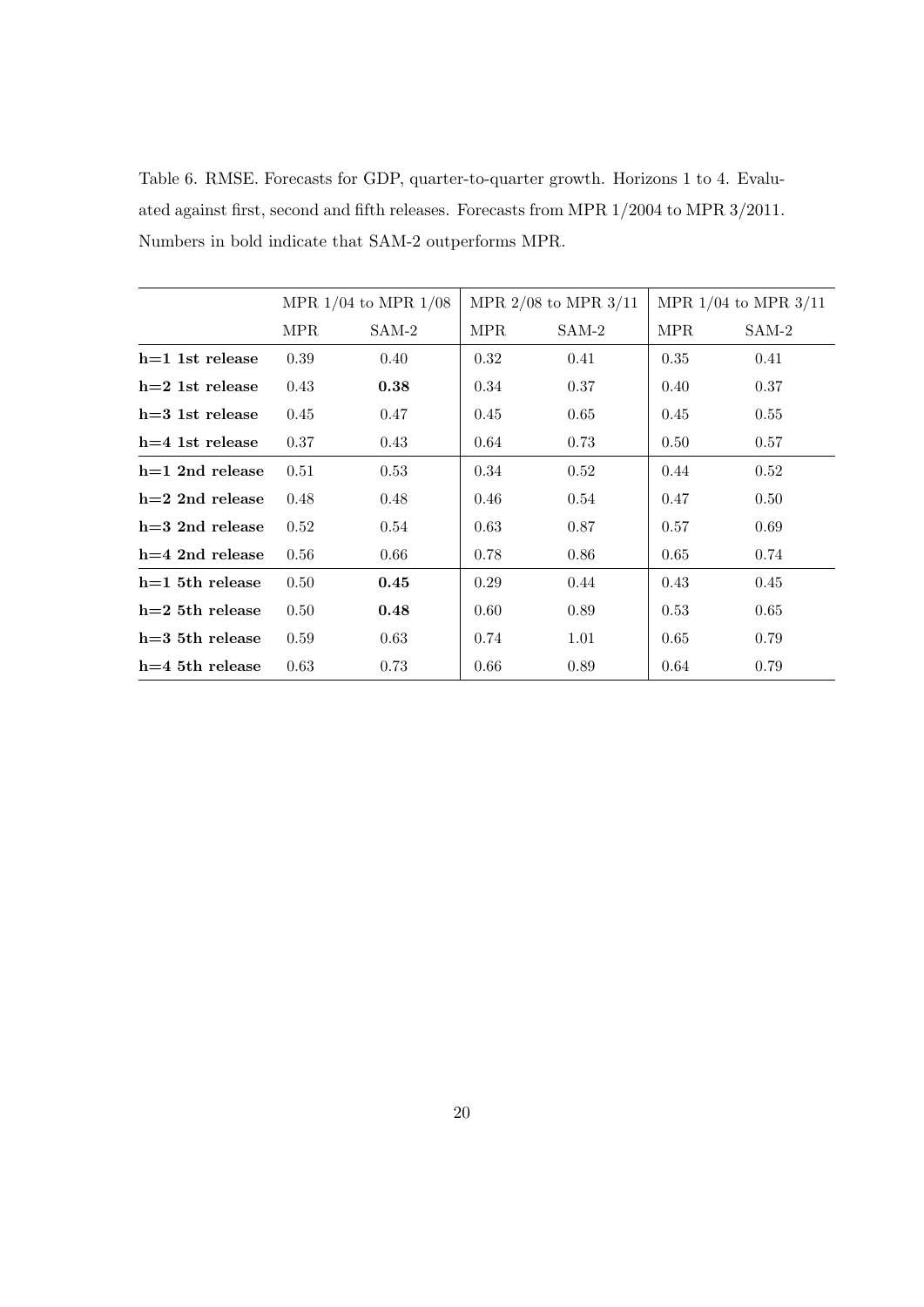<span id="page-22-1"></span>Table 7. RMSE. SAM-1 and SAM-2 forecasts for GDP. Evaluated against first, second and fifth releases. Forecasts from MPR 2/2008 to MPR 3/2010. Numbers in bold indicate that SAM-2 outperforms SAM-1.

|                   | Four-quarter growth |         |       | Quarter-to-quarter growth |
|-------------------|---------------------|---------|-------|---------------------------|
|                   | SAM-1               | $SAM-2$ | SAM-1 | $SAM-2$                   |
| $h=1$ 1st release | 0.90                | 0.92    | 0.52  | 0.54                      |
| $h=2$ 1st release | 1.30                | 1.31    | 0.56  | 0.40                      |
| $h=3$ 1st release | 1.98                | 2.01    | 0.83  | 0.72                      |
| $h=4$ 1st release | 2.60                | 2.58    | 0.94  | 0.81                      |
| $h=1$ 2nd release | 1.15                | 1.18    | 0.64  | 0.68                      |
| $h=2$ 2nd release | 1.44                | 1.44    | 0.68  | 0.57                      |
| $h=3$ 2nd release | 2.10                | 2.13    | 0.96  | 0.89                      |
| $h=4$ 2nd release | 2.73                | 2.71    | 1.13  | 0.98                      |
| $h=1$ 5th release | 1.01                | 1.01    | 0.61  | 0.46                      |
| $h=2$ 5th release | 1.58                | 1.57    | 0.89  | 0.84                      |
| $h=3$ 5th release | 2.29                | 2.35    | 1.13  | 1.02                      |
| $h=4$ 5th release | 3.20                | 3.16    | 1.38  | 1.15                      |

#### <span id="page-22-0"></span>3 Concluding remarks

We have evaluated forecasts from SAM and compared them with official forecasts from Norges Bank published in MPR.

In section [2.1](#page-6-0) we evaluated actual real-time forecasts from SAM (SAM-1) and MPR from MPR 2/2008 onwards. In this period, SAM became gradually more important in the forecasting process. In section [2.2](#page-11-0) we used the new version of SAM (SAM-2) and went back to MPR 1/2004 and computed real-time forecasts for GDP and inflation for the whole period until MPR 3/2011.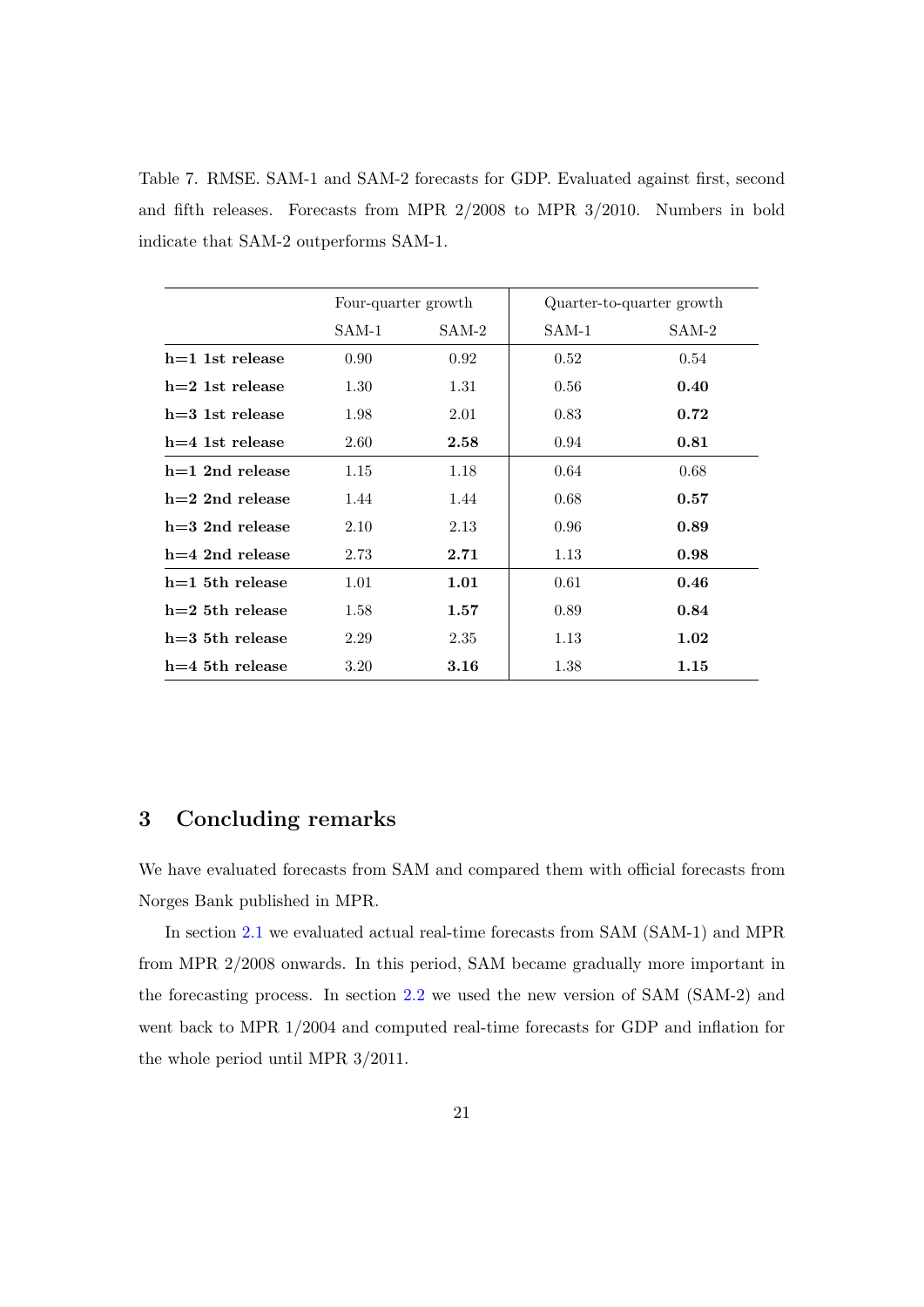Judgement was obviously crucially important in forecasting the downturn in GDP in 2008 and 2009. The dramatic events in the autumn 2008 only showed up later in the data that are input in SAM, and MPR forecasts clearly outperformed SAM forecasts. From mid 2009 forecasts from SAM and MPR were in agreement, with forecast errors of similar magnitude. Inflation forecasts from SAM and MPR were approximately equally accurate. MPR outperformed SAM in 4 of the 9 reports.

Looking at forecasts from early 2004 to early 2008, SAM forecasts perform well compared to MPR forecasts for both GDP growth and inflation. In 9 of the 13 reports from MPR 1/2004 to MPR 1/2008, inflation forecasts from SAM (SAM-2) outperformed MPR forecasts. This result is better than for the later period, where SAM (SAM-1) outperformed MPR forecasts in 5 of 9 reports. This could be an indication that since SAM was incorporated in the MPR forecasting process, inflation forecasts in MPR has improved somewhat.

We have also compared the accuracy of the current SAM (SAM-2) with older versions of the system (SAM-1). The accuracy and hence the usefulness of SAM have increased, in particular for inflation forecasts.

Finally, we have briefly touched upon the issue of revisions of national accounts data, including a robustness check of possible choices of data releases to use as the target, or final outcome. The relative performance of SAM compared with MPR forecasts is largely unchanged for different choices of outcomes.